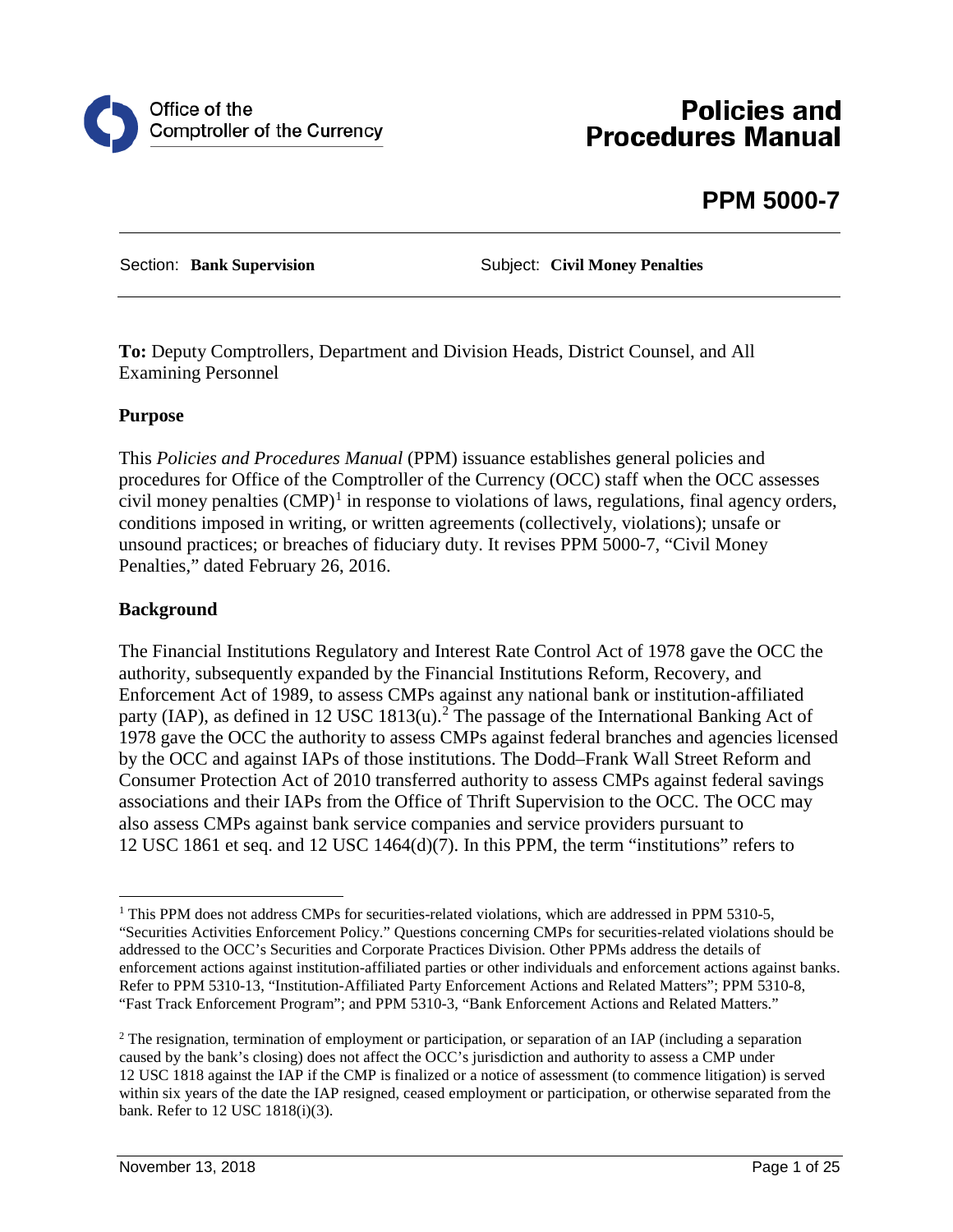national banks, federal branches and agencies, federal savings associations, and bank service companies collectively.

This PPM provides internal OCC guidance and does not create substantive or procedural rights enforceable at law or in any administrative proceeding. This PPM also does not supersede or limit the applicability of any other OCC policy that may provide more explicit guidance or establish supplemental procedures applicable to CMP actions.

#### **Contents**

| I.                     |                                                                        |  |  |  |  |
|------------------------|------------------------------------------------------------------------|--|--|--|--|
| II.                    |                                                                        |  |  |  |  |
|                        |                                                                        |  |  |  |  |
|                        |                                                                        |  |  |  |  |
|                        |                                                                        |  |  |  |  |
| III.                   |                                                                        |  |  |  |  |
| IV.                    |                                                                        |  |  |  |  |
|                        | Identification of Misconduct and Consultation With Supervisory Office5 |  |  |  |  |
|                        |                                                                        |  |  |  |  |
|                        |                                                                        |  |  |  |  |
|                        |                                                                        |  |  |  |  |
| $\mathbf{V}_{\bullet}$ |                                                                        |  |  |  |  |
| VI.                    |                                                                        |  |  |  |  |
|                        |                                                                        |  |  |  |  |
|                        |                                                                        |  |  |  |  |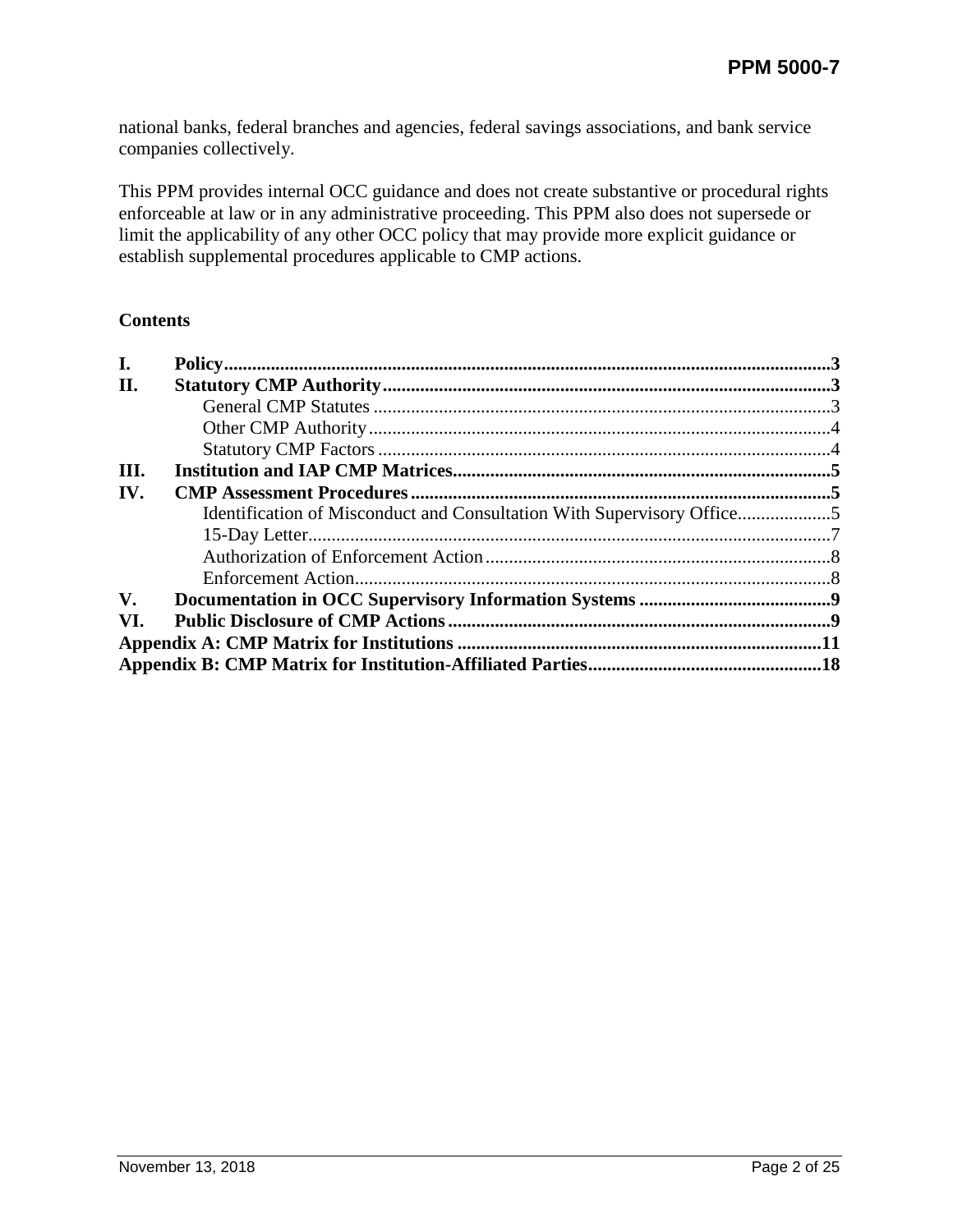# <span id="page-2-0"></span>**I. Policy**

A CMP may serve as a deterrent to future violations, unsafe or unsound practices, and breaches of fiduciary duty, by the IAP or institution against which the CMP is assessed and by other IAPs and institutions. A CMP can also encourage correction of violations, unsafe or unsound practices, and breaches of fiduciary duty. A CMP against an IAP emphasizes the accountability of individuals. The OCC may use its CMP authority as deemed appropriate to achieve these objectives. A CMP may be used on a stand-alone basis or in conjunction with other supervisory or enforcement actions. CMPs must be supported by adequate and thorough documentation.

## <span id="page-2-2"></span><span id="page-2-1"></span>**II. Statutory CMP Authority**

## **General CMP Statutes**

The OCC's general CMP authority is set forth in 12 USC  $1818(i)$ .<sup>[3](#page-2-3)</sup> This statute classifies CMPs into three tiers based on the severity of the actionable conduct and the level of culpability. The statute also sets maximum amounts that the OCC may assess for each day that the actionable conduct continues. These amounts are periodically adjusted for inflation (refer to 12 CFR 19.240 and 109.103).

## *Tier 1*

The OCC may assess tier 1 CMPs against an institution or IAP that engages in violations of any

- law or regulation,
- final or temporary order,
- condition imposed in writing in connection with the grant of any application or other request by the institution, or
- written agreement.

#### *Tier 2*

The OCC may assess tier 2 CMPs against an institution or IAP that engages in

- violations of law, regulation, orders, conditions imposed in writing, or written agreements,
- reckless unsafe or unsound practices, or
- breaches of fiduciary duty,

#### which

- are part of a pattern of misconduct,
- cause or are likely to cause more than a minimal loss to the institution, or

<span id="page-2-3"></span><sup>&</sup>lt;sup>3</sup> Although the OCC has additional CMP authority under 12 USC 93(b) and 12 USC 504, the authority in those statutes is redundant with that in 12 USC 1818(i), as amended. Accordingly, the OCC may rely exclusively on 12 USC 1818(i) in all cases that it would have formerly brought under 12 USC 93(b) or 12 USC 504.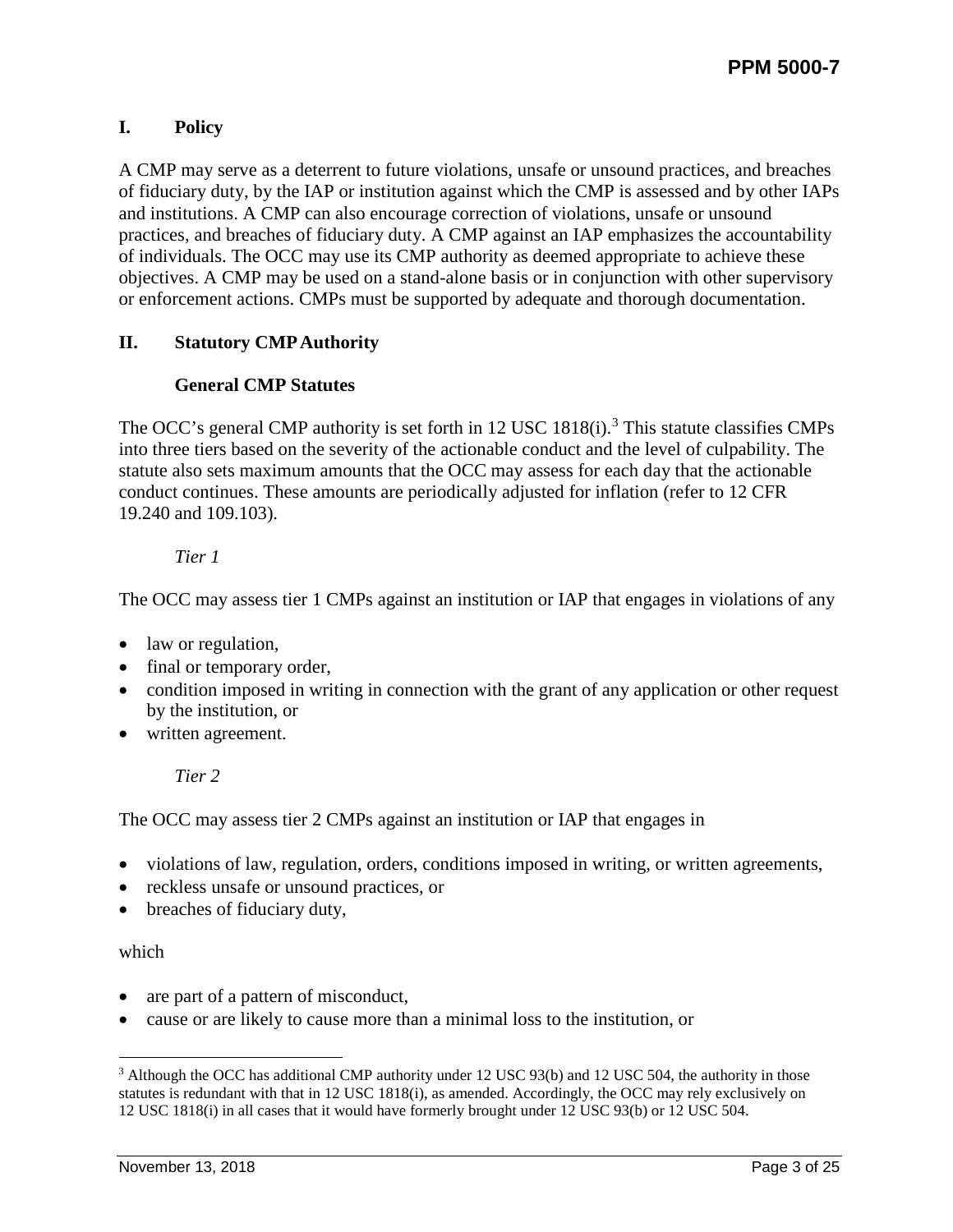• result in a pecuniary gain to the IAP engaged in the violation, practice, or breach.

*Tier 3*

The OCC may assess tier 3 CMPs against an institution or IAP that knowingly engages in

- violations of law, regulation, orders, conditions imposed in writing, or written agreements,
- unsafe or unsound practices, or
- breaches of fiduciary duty.

which knowingly or recklessly cause

- substantial loss to the institution, or
- substantial gain to the IAP engaged in the violation, practice, or breach.

The term "violation," for the purpose of CMPs under 12 USC 1818(i), is defined by 12 USC 1813(v) to include "any action (alone or with another or others) for or toward causing, bringing about, participating in, counseling, or aiding or abetting a violation."

#### **Other CMP Authority**

<span id="page-3-0"></span>In addition to the OCC's general statutory CMP authority in 12 USC 1818(i), the OCC also has separate statutory authority to assess CMPs for violations of certain specific laws and regulations, including change of control regulations, call report filing requirements, and flood insurance laws and regulations, $4$  among others.

#### **Statutory CMP Factors**

<span id="page-3-1"></span>When determining CMP amounts under 12 USC 1818(i), the OCC is required to consider four statutory factors: (1) the size of financial resources and good faith of the institution or IAP charged; (2) the gravity of the violation; (3) the history of previous violations; and (4) such other matters as justice may require. The federal banking agencies have adopted the Federal Financial Institutions Examination Council's (FFIEC) "Interagency Policy Regarding the Assessment of Civil Money Penalties by the Federal Financial Institutions Regulatory Agencies" (1998 FFIEC Interagency Policy), which sets forth 13 relevant factors that the agencies should consider in assessing CMPs, consistent with the four statutory factors.<sup>[5](#page-3-3)</sup> To ensure the statutory and 1998 FFIEC Interagency Policy factors are considered in CMP decisions, and to enhance the consistency of CMP decisions, the OCC has developed institution and IAP CMP matrices for the agency to use when considering the appropriate amount of a CMP.

<span id="page-3-2"></span> <sup>4</sup> The CMP matrices appended to this PPM should not be used to determine whether violations of flood insurance laws and regulations constitute a pattern or practice for purposes of CMPs under 12 USC 4012a(f). A CMP matrix should only be completed for such violations if CMPs are being considered under the authority of 12 USC 1818(i).

<span id="page-3-3"></span><sup>&</sup>lt;sup>5</sup> The OCC transmitted the 1998 FFIEC Interagency Policy in OCC Bulletin 1998-32, "Civil Money Penalties: Interagency Statement" (July 24, 1998).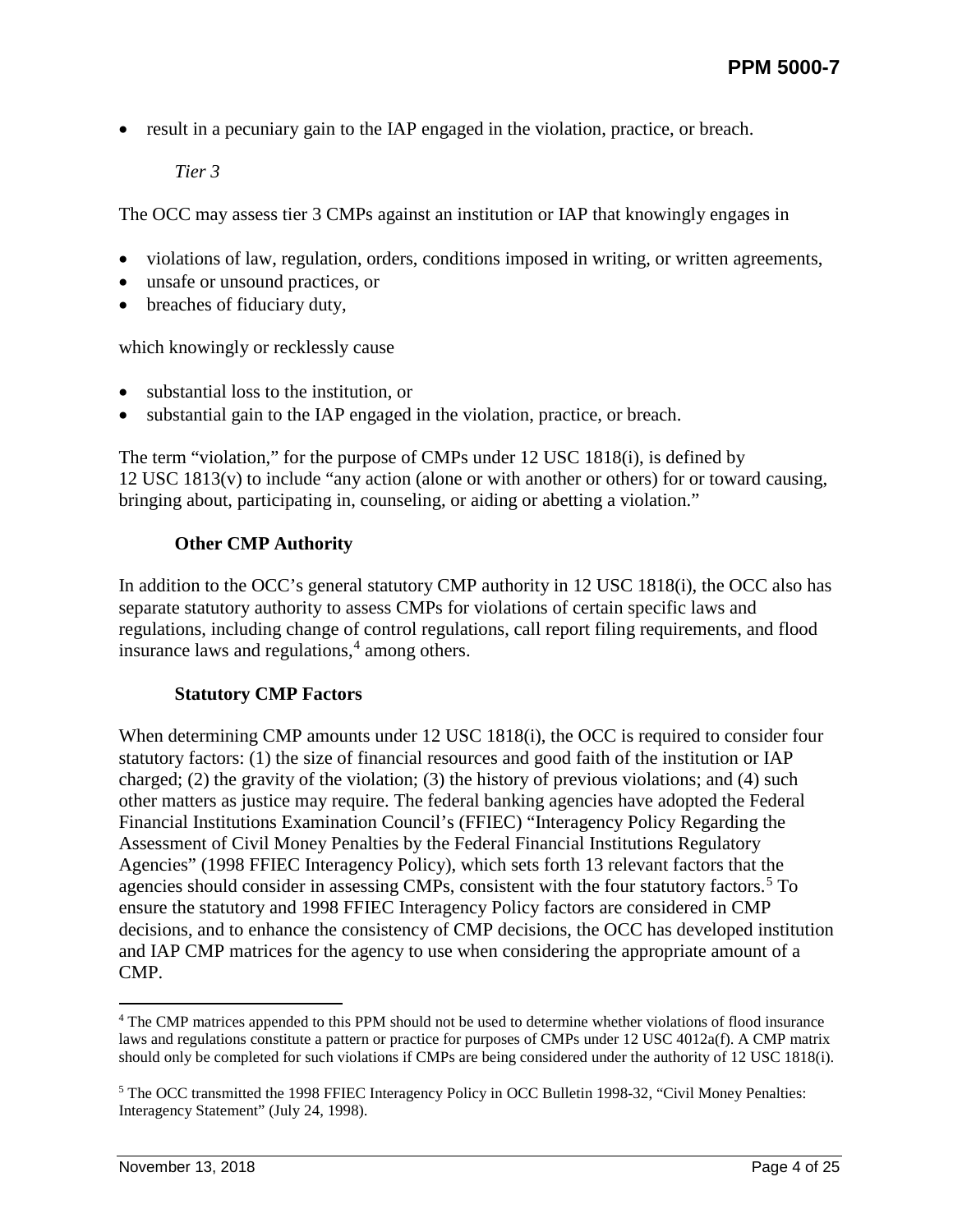### <span id="page-4-0"></span>**III. Institution and IAP CMP Matrices**

The OCC's institution and IAP CMP matrices are tools to quantify the degree of severity of violations, unsafe or unsound practices, and breaches of fiduciary duty. The "CMP Matrix for Institutions" (see appendix A) and the "CMP Matrix for Institution-Affiliated Parties" (see appendix B) provide for consideration of three of the statutory factors set forth in 12 USC 1818(i)(2)(G) and the 13 assessment factors enumerated in the 1998 FFIEC Interagency Policy. Together with the final statutory factor in 12 USC 1818(i)(2)(G), "such other matters as justice may require," these factors provide the basis for recommended CMP actions. The matrices provide guidance in determining whether to assess a CMP and, if so, the appropriate amount of the CMP.

The OCC should use the CMP matrices in any case in which the relevant authorizing statute provides that penalties assessed pursuant to that statute shall be subject to the provisions of 12 USC 1818(i) or 12 USC 1818(i)(2)(G). With respect to CMPs assessed pursuant to 12 USC 1818 or statutes that refer to 12 USC 1818, the institution CMP matrix and the IAP CMP matrix apply to the assessment of tier 1 and tier 2 CMPs against institutions and IAPs, respectively. The matrices do not apply to the assessment of tier 3 CMPs, which the OCC must assess only in the most severe cases that have a substantial impact on the federal banking system.

The OCC uses the institution CMP matrix and the IAP CMP matrix as tools to help ensure that CMPs are imposed consistently and equitably. **The matrices are only guidance; they do not reduce the CMP process to a mathematical equation and are not a substitute for sound supervisory judgment.** In some cases, consistent with the final statutory factor in 12 USC 1818(i)(2)(G), it may be appropriate to depart from the matrices to reach a fair and equitable result that achieves the agency's supervisory objectives.

#### <span id="page-4-1"></span>**IV. CMP Assessment Procedures**

The following are general procedures that describe the OCC's typical process for CMP actions, reprimands in lieu of CMPs, and supervisory letters. These procedures provide general guidance but do not establish any requirements for assessing a CMP or issuing a reprimand in lieu of a CMP or a supervisory letter, and the OCC may deviate from these procedures as appropriate. If additional actions against the IAP or institution are under consideration, refer to PPM 5310-13, "Institution-Affiliated Party Enforcement Actions and Related Matters," and PPM 5310-3, "Bank Enforcement Actions and Related Matters," for applicable procedures.

#### **Identification of Misconduct and Consultation With Supervisory Office**

<span id="page-4-2"></span>When an examiner identifies or otherwise becomes aware of serious potential violations of banking law or regulation, orders, conditions imposed in writing, or written agreements, or unsafe or unsound practices or breaches of fiduciary duty, the examiner consults with the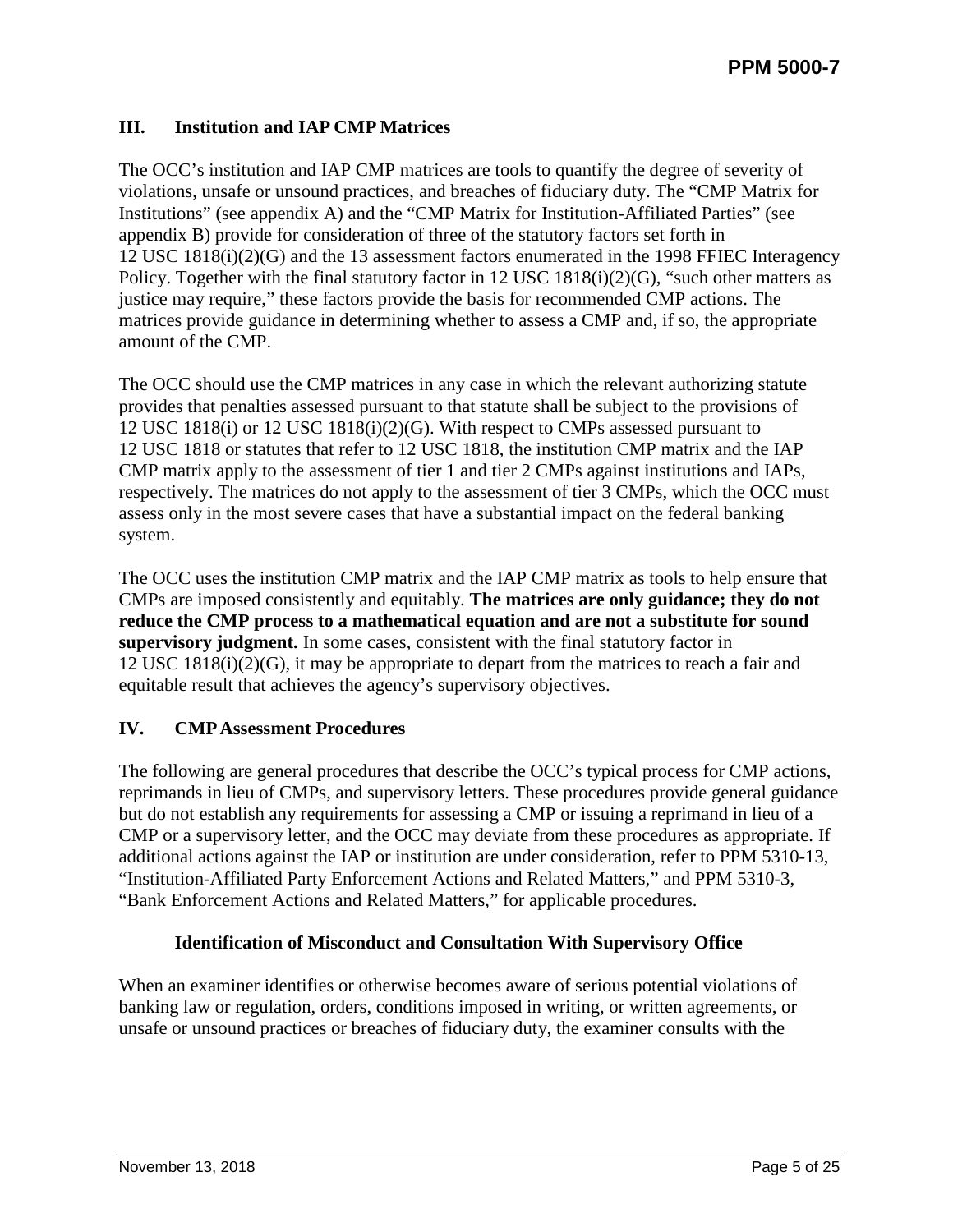appropriate supervisory office<sup> $6$ </sup> and OCC legal staff in the appropriate District Counsel's office (District Counsel) or the Enforcement and Compliance Division (E&C) (collectively, OCC legal staff).<sup>[7](#page-5-1)</sup> Early and ongoing consultation with the supervisory office and OCC legal staff is important to determine whether a CMP is likely warranted and legally supportable under 12 USC 1818 or other CMP authorizing statutes based on known facts and circumstances before committing additional agency resources to the matter. The supervisory office may also consider an appropriate alternative supervisory response, which may include the issuance of a reprimand or supervisory letter to an IAP if certain criteria, described below, are satisfied. In certain cases, it may be appropriate to conduct a formal investigation to obtain relevant facts (refer to PPM 5310-3, "Bank Enforcement Actions and Related Matters," and PPM 5310-13, "Institution-Affiliated Party Enforcement Actions and Related Matters," for additional details on formal investigations). The determination of the need for a formal investigation may occur at any time before the OCC decision maker authorizes the enforcement action.

A reprimand is a strongly worded document used when a CMP or personal cease-and-desist order against an IAP is legally supportable but the OCC chooses not to pursue the action. A reprimand in lieu of a CMP is appropriate only when the IAP CMP matrix results in a small suggested CMP amount; a review of the CMP factors indicates that the misconduct was technical in nature, there was no history of misconduct, or there was no intent to engage in the misconduct; and the issuance of a reprimand in lieu of a small CMP will achieve supervisory objectives.

In contrast, a supervisory letter may be issued to an IAP in any case in which the OCC wishes to communicate a concern about a supervisory problem or issue. A supervisory letter generally should be used when a CMP or other enforcement action against an IAP may not be warranted, but the OCC nonetheless wishes to communicate a concern about a supervisory problem or issue. The OCC may issue a supervisory letter regardless of whether legal grounds exist for a CMP or other formal IAP enforcement action.

Following consultation with OCC legal staff, if a CMP under 12 USC 1818(i) is likely legally supportable, the supervisory office, in consultation with OCC legal staff, must complete the

<span id="page-5-0"></span> <sup>6</sup> For purposes of this PPM, "supervisory office" refers to the examiner-in-charge, problem bank specialist, assistant deputy comptroller, director, associate deputy comptroller, or deputy comptroller, as appropriate, depending on the OCC business unit.

<span id="page-5-1"></span><sup>&</sup>lt;sup>7</sup> The OCC legal staff responsible for a case varies by the supervision review committee review required or whether the case involves litigation. Generally, District Counsel are primarily responsible for cases that require District Supervision Review Committee (DSRC) or Midsize Supervision Review Committee (MSRC) review, while E&C has responsibility for cases that require Major Matters Supervision Review Committee (MMSRC) or Washington Supervision Review Committee (WSRC) review or litigation. In certain cases, responsibility for a case transfers (refer to PPM 5310-3, "Bank Enforcement Actions and Related Matters," and PPM 5310-13, "Institution-Affiliated Party Enforcement Actions and Related Matters," for more information). If District Counsel is primarily responsible for a case that may need to be presented to the MMSRC or the WSRC or in which there is a likelihood of litigation, then District Counsel should promptly notify and consult E&C early in the process, well before any supervision review committee consideration. District Counsel and E&C also consult with specialized counsel in certain types of cases (e.g., cases involving certain consumer laws, securities laws, or the Bank Secrecy Act) or when otherwise appropriate.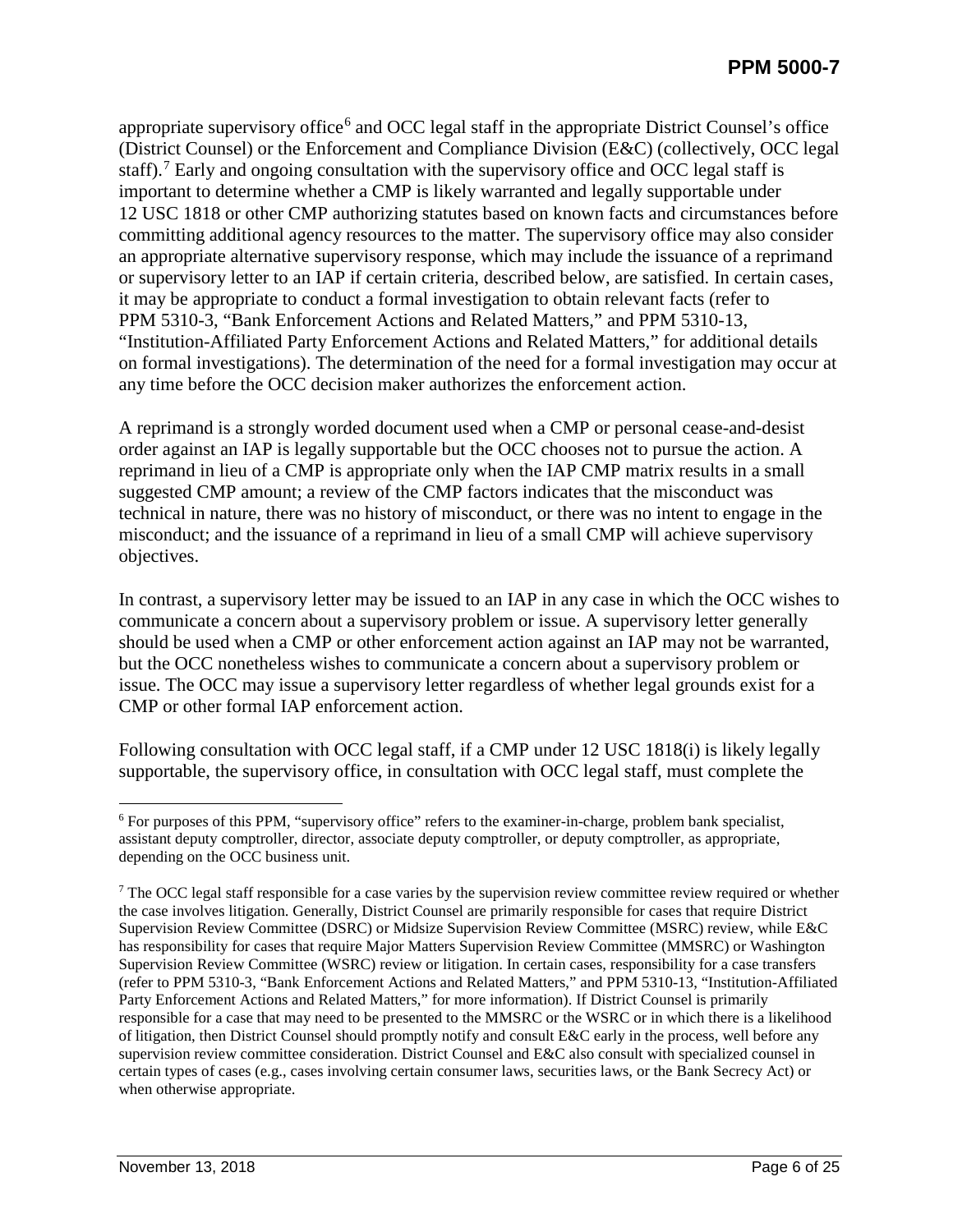appropriate CMP matrix, if applicable, to determine the level of action suggested and develop a recommendation for a CMP, reprimand, or supervisory letter, as appropriate. If, after consultation with OCC legal staff, a CMP under 12 USC 1818(i) or a reprimand is likely warranted and legally supportable (or if a supervisory letter is appropriate), the supervisory office must develop and submit a referral to OCC legal staff for review.[8](#page-6-1) The determination of whether any and which type(s) of enforcement action is appropriate depends on case-specific facts, circumstances, and legal considerations. Based on specific facts and circumstances, it may be appropriate for the supervisory office to recommend multiple enforcement actions against an IAP or an institution (refer to PPM 5310-13, "Institution-Affiliated Party Enforcement Actions and Related Matters," and PPM 5310-3, "Bank Enforcement Actions and Related Matters," for more information on enforcement actions against IAPs and institutions). If the OCC is considering the assessment of a CMP against the institution, the OCC may provide advance notice to the institution at the exit meeting and in the report of examination.<sup>[9](#page-6-2)</sup>

The supervisory office's referral must detail its recommendation and include the completed CMP matrix, if any, along with supporting documentation. The supporting documentation must be sufficient to demonstrate the violations, unsafe or unsound practices, or breaches of fiduciary duty at issue. In cases involving IAPs, the documentation must also demonstrate the IAP's responsibility for the misconduct at issue. Recommendations for a reprimand must include documentation supporting the application of the criteria described above.

### **15-Day Letter**

<span id="page-6-0"></span>If, following consultation with OCC legal staff, the supervisory office is considering recommending assessing a CMP against an IAP or an institution, the supervisory office obtains any necessary approval from the appropriate decision maker to send a 15-day letter to the IAP or institution. Alternatively, the supervisory office may resolve the matter by issuing a supervisory letter or taking no further action, after obtaining any necessary approval from the appropriate decision maker.

The OCC issues a 15-day letter before it assesses a CMP or issues a reprimand. The 15-day letter typically

- informs the IAP or institution that the OCC is considering assessing a CMP against the IAP or institution,
- describes the misconduct giving rise to the potential CMP, and
- provides an opportunity for the IAP or institution to submit information relevant to the OCC's consideration of the CMP (including the IAP's personal financial information or the size of the institution's financial resources).

<span id="page-6-1"></span><sup>&</sup>lt;sup>8</sup> While the referral should be written and well-supported, in some cases the referral may be submitted by email rather than as a formal memorandum.

<span id="page-6-2"></span><sup>9</sup> Because the OCC sometimes identifies violations and assesses CMPs outside the normal examination process, such advance notice may not be applicable in every case. The absence of advance notice is not a barrier to a CMP action.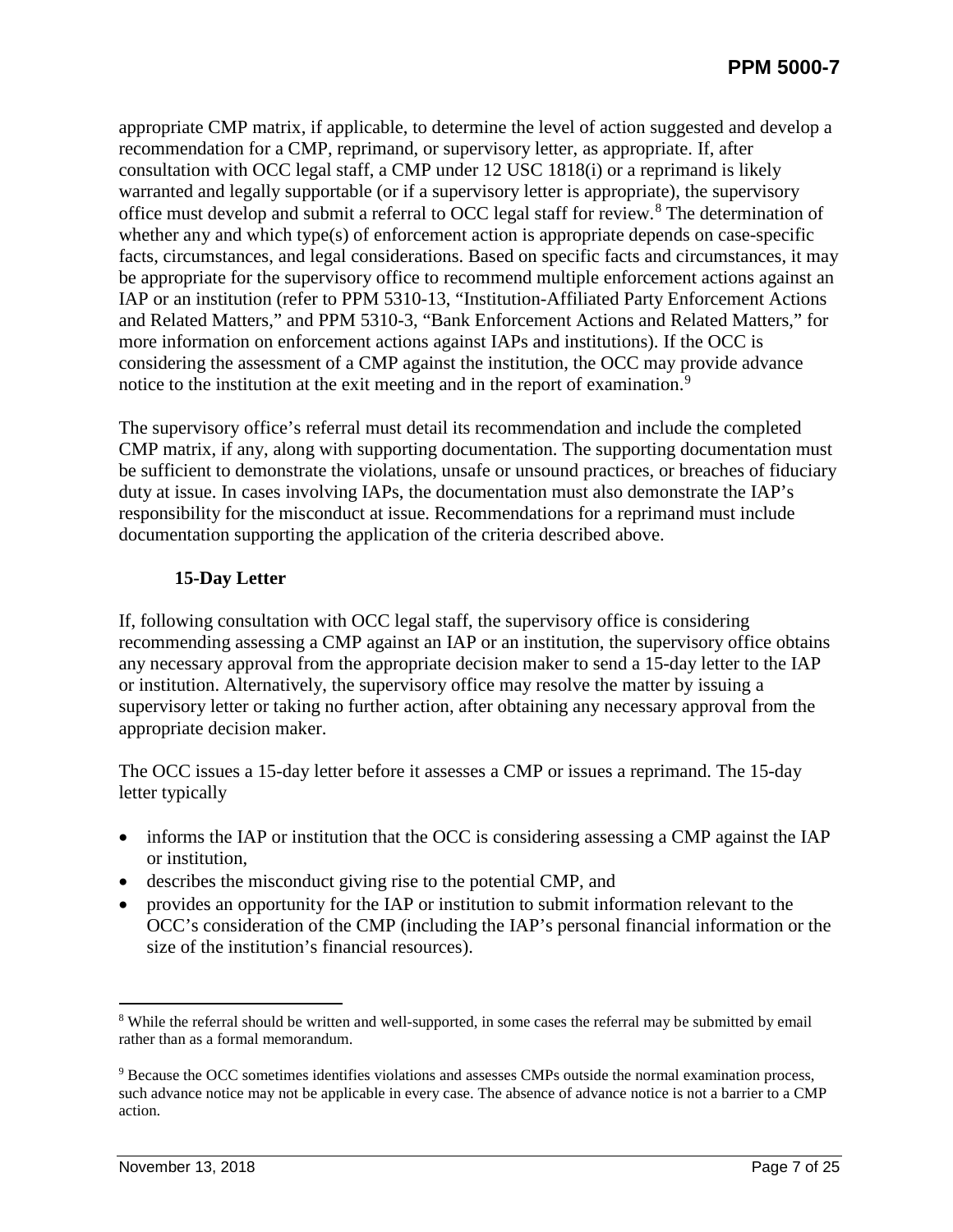The supervisory office should consult with OCC legal staff regarding the content of a 15-day letter. OCC legal staff usually prepares 15-day letters. The 15-day letter should reference all formal enforcement actions being considered. The IAP or institution has 15 calendar days from receipt to respond to the 15-day letter. Upon request by the IAP or institution, the OCC may, at its discretion, extend this 15-day period, provided any extension will not affect the OCC's time frames and ability to meet any statute of limitations deadline.

#### **Authorization of Enforcement Action**

<span id="page-7-0"></span>After the supervisory office receives the response to the 15-day letter, or the response period has ended without a response from the IAP, the supervisory office and OCC legal staff finalize their review of the facts and evidence, including consideration of the 15-day letter response and any additional relevant information. OCC legal staff (together with the supervisory office) then prepares a supervision review committee (SRC) memorandum addressing the factual and legal basis of the recommended action, the supervisory office completes a new version of the appropriate CMP matrix (in consultation with OCC legal staff), if applicable, and OCC legal staff and the supervisory office present the case to the appropriate SRC.

There may be cases in which, after sending a 15-day letter, the supervisory office and OCC legal staff determine that assessing a CMP against an IAP or institution or issuing a reprimand to an IAP is not warranted or legally supportable based on the facts and circumstances known to the OCC. In such cases, the OCC may, after obtaining any required approval from the appropriate decision maker, resolve the matter by issuing a supervisory letter to the IAP or taking no further action against the IAP or the institution.

If the OCC decides not to take an enforcement action after sending a 15-day letter to an IAP, a "no action" letter stating that the OCC has decided not to pursue an enforcement action may be appropriate. A "no action" letter is not an adjudication on the merits and does not prevent the OCC from taking any action affecting or against the IAP if, at any time, the OCC deems it appropriate to do so. Nor does the "no action" letter constitute a waiver of any right, power, or authority of any other representatives of the United States or agencies thereof, including the U.S. Department of Justice, to bring other actions deemed appropriate.

#### **Enforcement Action**

<span id="page-7-1"></span>After the appropriate decision maker approves a CMP, reprimand, or supervisory letter, the supervisory office and OCC legal staff prepare the enforcement action documents. Supervisory letters and reprimands are effective upon issuance by the OCC. If a CMP is authorized, OCC legal staff generally sends the IAP or institution a letter that discloses the OCC has approved a CMP and the dollar amount of the assessment and includes a proposed consent order. The letter typically provides that the IAP or institution may either consent to the CMP or contest the action and that if the IAP or institution does not consent to the CMP within a fixed period, the OCC will file a notice of assessment to begin litigation. Upon request by the IAP, the OCC may, at its discretion, extend the response period, provided any extension will not affect the OCC's time frames and ability to meet any statute of limitations deadline.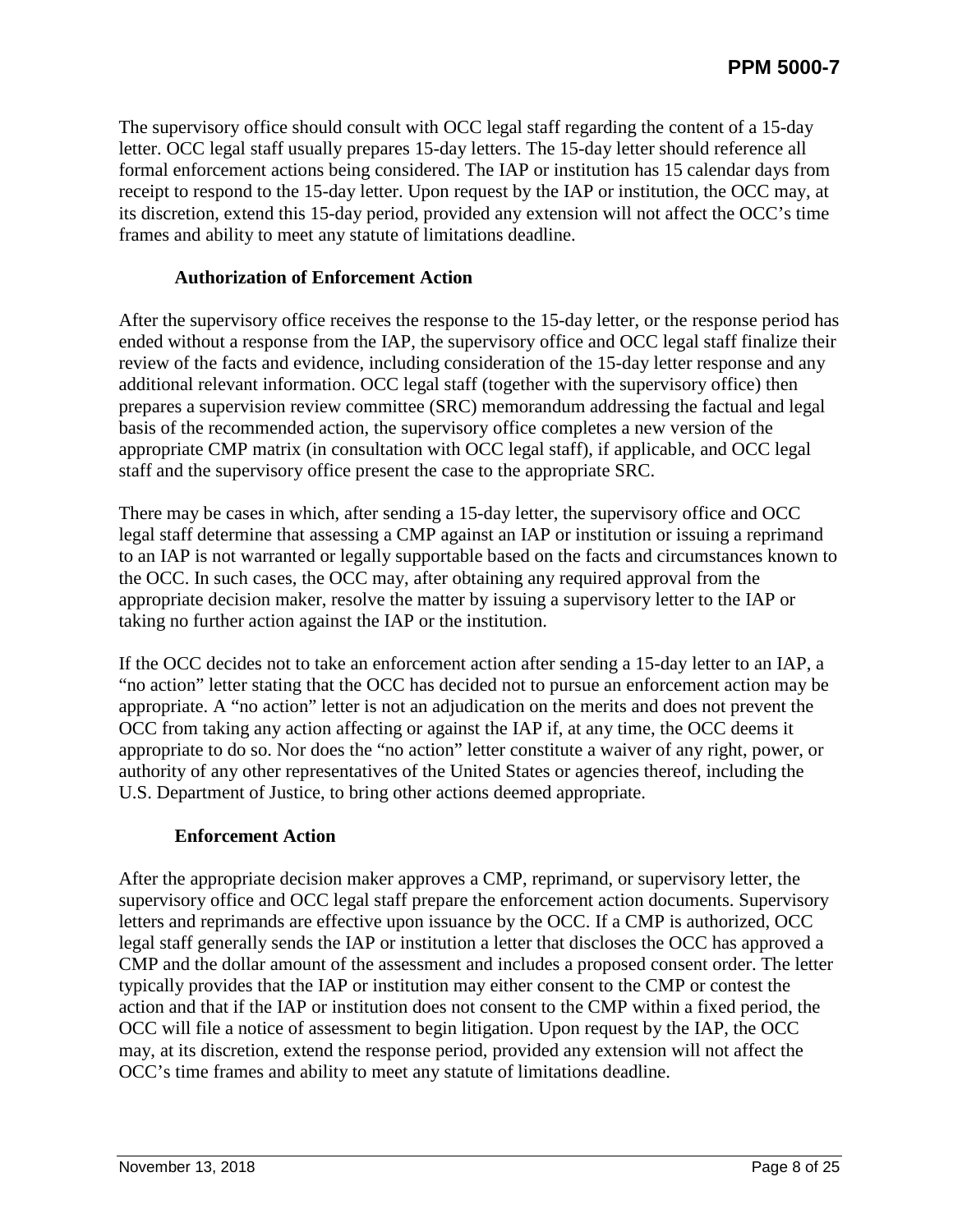**Action issued by consent:** If the IAP or institution consents to the issuance of the CMP, the consent order will be effective upon execution by the IAP or institution and the OCC.

**Action issued through litigation:** If the response period has expired and the IAP or institution did not consent or respond to the proposed consent order, the OCC will file a notice of assessment, which formally commences the administrative hearing process (litigation). The OCC makes a notice of assessment public upon or shortly after filing, except when, in its discretion, the OCC determines that publication of the notice would be contrary to the public interest. Additionally, administrative hearings are public unless the OCC determines that an open hearing would be contrary to the public interest.[10](#page-8-2) When there is an administrative hearing, OCC examiners are generally required to provide litigation support and serve as witnesses. E&C attorneys represent the OCC in the administrative hearing process, and their work is managed and supervised by the Director of E&C. Throughout the process, E&C should update OCC stakeholders, including the responsible supervisory office, as appropriate, to keep them apprised of the progress of the case until its resolution through settlement or a final decision following the administrative hearing process.

#### <span id="page-8-0"></span>**V. Documentation in OCC Supervisory Information Systems**

The consistent administration of the OCC's enforcement action documentation is important. The responsible supervisory office and OCC legal staff must maintain accurate records of OCC CMPs, reprimands, and supervisory letters. This includes recording and maintaining actions, status, financial payment information (if applicable), relevant tracking dates, and supporting documents in the appropriate supervisory information systems. Supervisory offices and OCC legal staff must follow established procedures for entering, tracking, and closing CMPs, reprimands, and supervisory letters in the OCC's supervisory information systems.

The OCC's supervisory information systems must include the following relevant supporting documentation: the executed enforcement action document(s), the decision to initiate or modify the enforcement action, including any SRC memorandums and other supporting decision documents, relevant internal correspondence, correspondence with the IAP or institution (and, if applicable, documentation of the IAP or institution's receipt of correspondence), and correspondence with other agencies (if applicable).

#### <span id="page-8-1"></span>**VI. Public Disclosure of CMP Actions**

The OCC is generally required to publish and make available to the public final CMP actions. In addition, notices of assessments are typically posted on the OCC's website. The OCC may, at its discretion, choose not to publish a particular action or delay publication under exceptional

<span id="page-8-2"></span><sup>&</sup>lt;sup>10</sup> Refer to 12 CFR 19.33 and 109.33.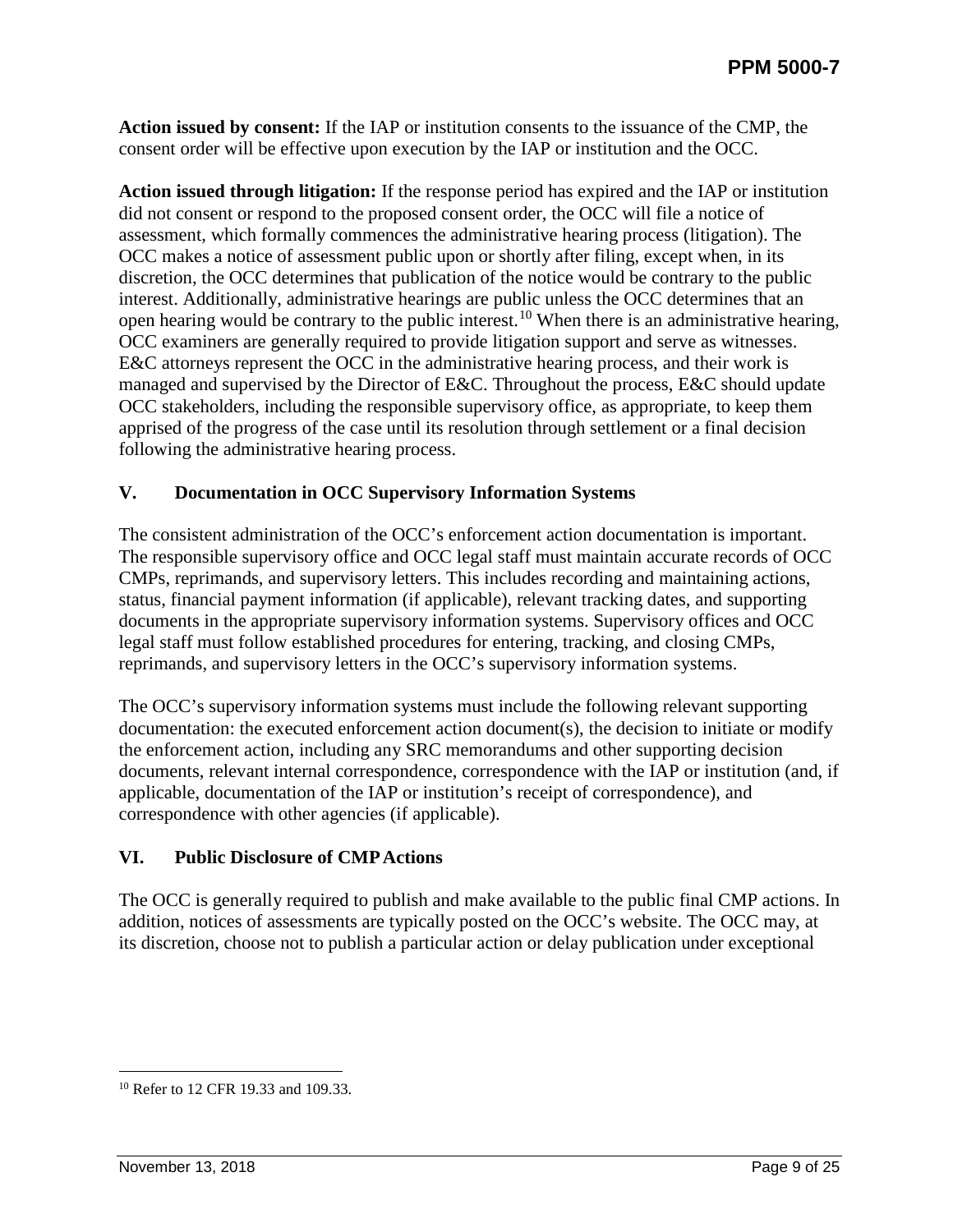circumstances.[11](#page-9-0) Reprimands and supervisory letters are informal enforcement actions and typically are not published or made available to the public.<sup>[12](#page-9-1)</sup>

The OCC's Public Affairs office issues a monthly news release listing recent public enforcement actions, including public CMP actions. The listing includes the name of the institution or IAP (listings for IAP CMPs also include the name of the institution with which the IAP is (or was) affiliated when the misconduct occurred), the type of action (including notices of assessments), and the date of the action. The monthly news release is available on the "News Releases" section of the OCC's website. Published CMP actions, including published notices of assessments, are also posted and available via a searchable "Enforcement Actions" page on the OCC website.

In certain cases, the OCC may issue a news release for a CMP action when appropriate. Examiners should consult with Public Affairs and OCC legal staff in these instances.

For additional guidance on disclosures of CMPs by IAPs or institutions or disclosures of reprimands or supervisory letters by IAPs, refer to PPM 5310-13, "Institution-Affiliated Party Enforcement Actions and Related Matters," and PPM 5310-3, "Bank Enforcement Actions and Related Matters."

For further information regarding the assessment of CMPs, please contact E&C at (202) 649-6200 or Special Supervision at (202) 649-6900.

Toney M. Bland Senior Deputy Comptroller for Midsize and Community Bank Supervision

Grace E. Dailey Senior Deputy Comptroller for Bank Supervision Policy and Chief National Bank Examiner

Grovetta N. Gardineer Senior Deputy Comptroller for Compliance and Community Affairs

Morris R. Morgan Senior Deputy Comptroller for Large Bank Supervision

Bao Nguyen Acting Senior Deputy Comptroller and Chief Counsel

<span id="page-9-1"></span> $12$  In certain cases in which an IAP receives an informal enforcement action, the OCC may notify the institution that the IAP has received an informal enforcement action from the OCC.

<span id="page-9-0"></span> $11$  Refer to 12 USC 1818(u).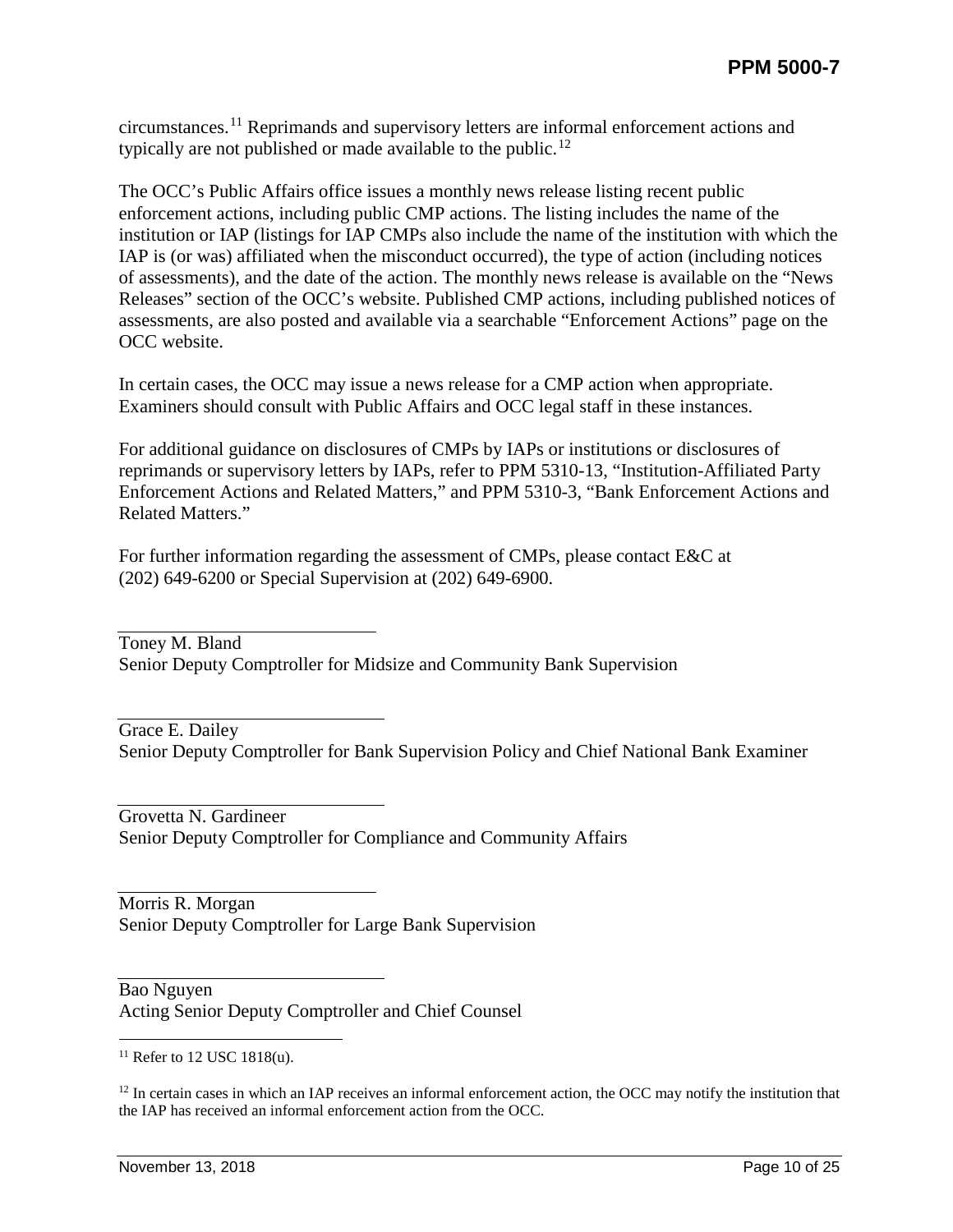| <b>Bank Name</b> | Date Matrix Completed |
|------------------|-----------------------|
| Charter #        | Matrix User Initials  |

#### **CMP Matrix for Institutions**

**Note:** Boxes in the matrix should be used to reflect progressive levels of severity. For brevity, this matrix uses the term "violation" to refer to any violation of law, rule, regulation, order, condition imposed in writing, or written agreement, and any reckless unsafe or unsound practice. Refer to PPM 5000-7, "Civil Money Penalties," for additional guidance before completing the matrix.

| <b>Factors</b>                                                                                          | $\bf{0}$                                        | 1                                                                                                         | $\overline{2}$                                                                                               | 3                                                                                                              | 4                                                                                                      | <b>Factor</b><br>weight | <b>Factor</b><br>score |
|---------------------------------------------------------------------------------------------------------|-------------------------------------------------|-----------------------------------------------------------------------------------------------------------|--------------------------------------------------------------------------------------------------------------|----------------------------------------------------------------------------------------------------------------|--------------------------------------------------------------------------------------------------------|-------------------------|------------------------|
| Intent $(1)^a$                                                                                          | None                                            |                                                                                                           | Should have<br>known                                                                                         | Disregarded red<br>flags or other<br>warnings                                                                  | Clear intent or<br>clearly<br>disregarded the<br>law or<br>consequences<br>to the bank                 | $\overline{7}$          |                        |
| Continuation<br>after<br>notification (3)                                                               | Violation<br>ceased<br>before<br>notification   | Violation<br>ceased<br>immediately<br>upon<br>notification                                                | Bank took<br>timely steps to<br>correct<br>violation, but<br>violation<br>continued<br>after<br>notification | No timely<br>corrective action;<br>violation<br>continued for<br>short period of<br>time after<br>notification | Violation still<br>continuing or<br>continued for<br>long period of<br>time after<br>notification      | 5                       |                        |
| Concealment<br>(5)                                                                                      | None, or<br>self-<br>disclosure<br>of violation | Disclosure of<br>relevant<br>facts upon<br>request                                                        | Incomplete<br>disclosure of<br>relevant facts<br>or materials                                                | Purposely<br>complicated<br>transaction to<br>make it difficult to<br>uncover                                  | Actively took<br>steps to<br>conceal<br>misconduct or<br>relevant facts                                | 6                       |                        |
| Financial gain<br>or other benefit<br>as a result of<br>violation (7)                                   | None                                            | Minimal<br>indirect gain<br>to bank or<br>related<br>interest                                             | Indirect gain<br>or benefit to<br>bank or<br>related<br>interest                                             | Direct gain or<br>benefit to bank or<br>related interest                                                       | Substantial<br>direct benefit to<br>bank or related<br>interest                                        | $\overline{\mathbf{4}}$ |                        |
| Loss or risk of<br>loss to the<br>bank $(6)$                                                            | No loss and<br>no risk of<br>loss               | Minimal<br>actual loss<br>or minimal<br>risk of loss                                                      | Moderate risk<br>of loss                                                                                     | Moderate actual<br>loss or substantial<br>risk of loss                                                         | Substantial<br>actual loss                                                                             | 4                       |                        |
| Impact or harm<br>other than<br>financial loss to<br>the bank $(6)$                                     | No impact<br>or harm to<br>bank                 | Minimal<br>impact or<br>minimal<br>harm to bank                                                           | Some impact<br>or some harm<br>to bank                                                                       | Moderate impact<br>or moderate harm<br>to bank                                                                 | Substantial<br>impact or<br>substantial<br>harm to bank                                                | 4                       |                        |
| Loss or harm to<br>consumers or<br>the public<br>(consumer law<br>or Bank<br>Secrecy Act<br>violations) | No loss and<br>no harm                          | Minimal loss<br>or minimal<br>harm                                                                        | Moderate loss<br>or harm to<br>moderate<br>number of<br>consumers or<br>portion of the<br>public             | Moderate loss or<br>harm to<br>substantial<br>number of<br>consumers or<br>portion of the<br>public            | Substantial<br>loss or harm to<br>substantial<br>number of<br>consumers or<br>portion of the<br>public | 5                       |                        |
| Previous<br>concern or<br>administrative<br>action for<br>similar violation<br>(10)(13)                 | None                                            | Concern in<br>any matters<br>requiring<br>attention<br>(MRA) for<br>related<br>deficiency or<br>violation | Repeat or<br>past due<br>concern in an<br>MRA for<br>related<br>deficiency or<br>violation                   | Concern in an<br>informal<br>enforcement<br>action intended to<br>prevent the<br>violation                     | Concern in a<br>formal<br>enforcement<br>action intended<br>to prevent the<br>violation                | 5                       |                        |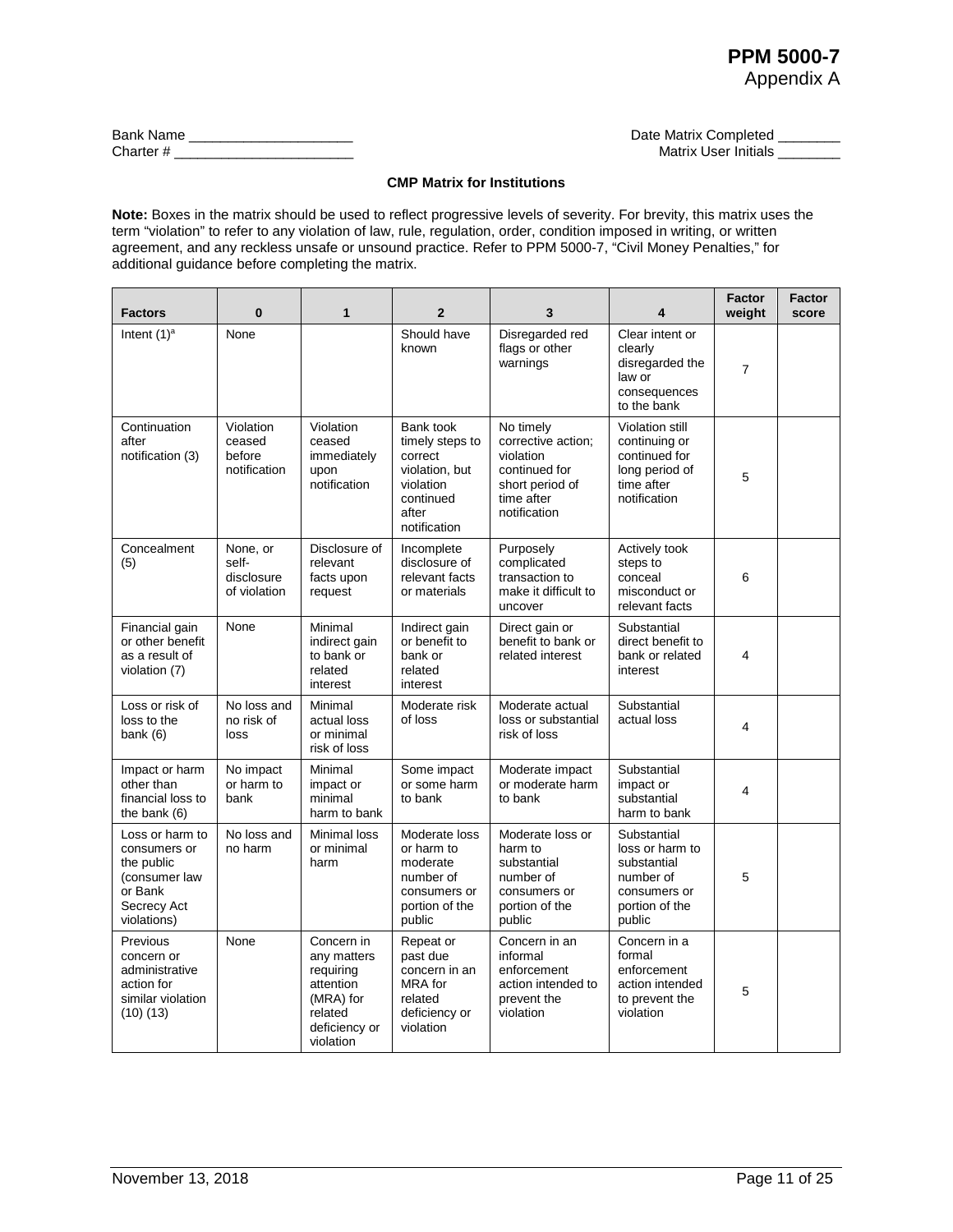# **PPM 5000-7**

Appendix A

| <b>Factors</b>                                                                             | $\bf{0}$                                                                                 | 1                                                                   | $\overline{2}$                                                          | 3                                                                     | 4                                                                                  | <b>Factor</b><br>weight | <b>Factor</b><br>score |
|--------------------------------------------------------------------------------------------|------------------------------------------------------------------------------------------|---------------------------------------------------------------------|-------------------------------------------------------------------------|-----------------------------------------------------------------------|------------------------------------------------------------------------------------|-------------------------|------------------------|
| History of<br>violations and<br>tendency to<br>engage in<br>violations (9)<br>(12)         | No prior<br>similar<br>violations<br>or minimal<br>history of<br>unrelated<br>violations | Prior<br>unrelated<br>violations                                    | Prior<br>unrelated<br>repeat or<br>recurring<br>violations              | At least one prior<br>related violation                               | Prior related<br>repeat or<br>recurring<br>violations                              | 3                       |                        |
| Duration and<br>frequency of<br>violations<br>before<br>notification (2)                   | Isolated<br>violation                                                                    | Violation<br>continued for<br>up to 6<br>months                     | Several<br>violations, or<br>violation<br>continued for<br>up to 1 year | Frequent<br>violations, or<br>violation<br>continued for 1-2<br>vears | Pattern or<br>practice, or<br>violation<br>outstanding for<br>more than 2<br>years | 3                       |                        |
| Effectiveness<br>of internal<br>controls (IC)<br>and<br>compliance<br>program (CP)<br>(11) | Strong ICs<br>and CP                                                                     | Generally<br>effective ICs<br>and CP with<br>relevant<br>weaknesses | ICs and CP<br>have<br>moderate<br>weaknesses                            | Minimal.<br>ineffective ICs<br>and CP                                 | ICs and CP are<br>substantially<br>lacking                                         | 4                       |                        |
| Subtotal 1                                                                                 |                                                                                          |                                                                     |                                                                         |                                                                       |                                                                                    |                         |                        |
| Good faith<br>before<br>notification                                                       | Complete<br>lack of<br>good faith                                                        |                                                                     | Some<br>evidence of<br>good faith                                       |                                                                       | Good faith<br>shown<br>throughout                                                  | 2                       |                        |
| Full<br>cooperation<br>after<br>notification (4)                                           | None                                                                                     |                                                                     | Limited<br>disclosure<br>and<br>cooperation<br>after<br>notification    |                                                                       | Full disclosure<br>and<br>cooperation<br>after<br>notification                     | $\overline{2}$          |                        |
| Restitution, if<br>applicable (8)                                                          | <b>No</b><br>restitution                                                                 | Partial<br>restitution                                              | Complete<br>restitution<br>under<br>compulsion                          | Complete<br>restitution timely<br>after notification                  | Complete<br>restitution<br>voluntarily<br>before<br>notification                   | 1                       |                        |
| Subtotal 2                                                                                 |                                                                                          |                                                                     |                                                                         |                                                                       |                                                                                    |                         |                        |
| Total matrix score (subtract subtotal 2 from subtotal 1)                                   |                                                                                          |                                                                     |                                                                         |                                                                       |                                                                                    |                         |                        |

**<sup>a</sup>** Parenthetical numbers refer to the numbered interagency factors listed in the FFIEC's "Interagency Policy Regarding the Assessment of Civil Money Penalties by the Federal Financial Institutions Regulatory Agencies," 63 Fed. Reg. 30227 (June 3, 1998).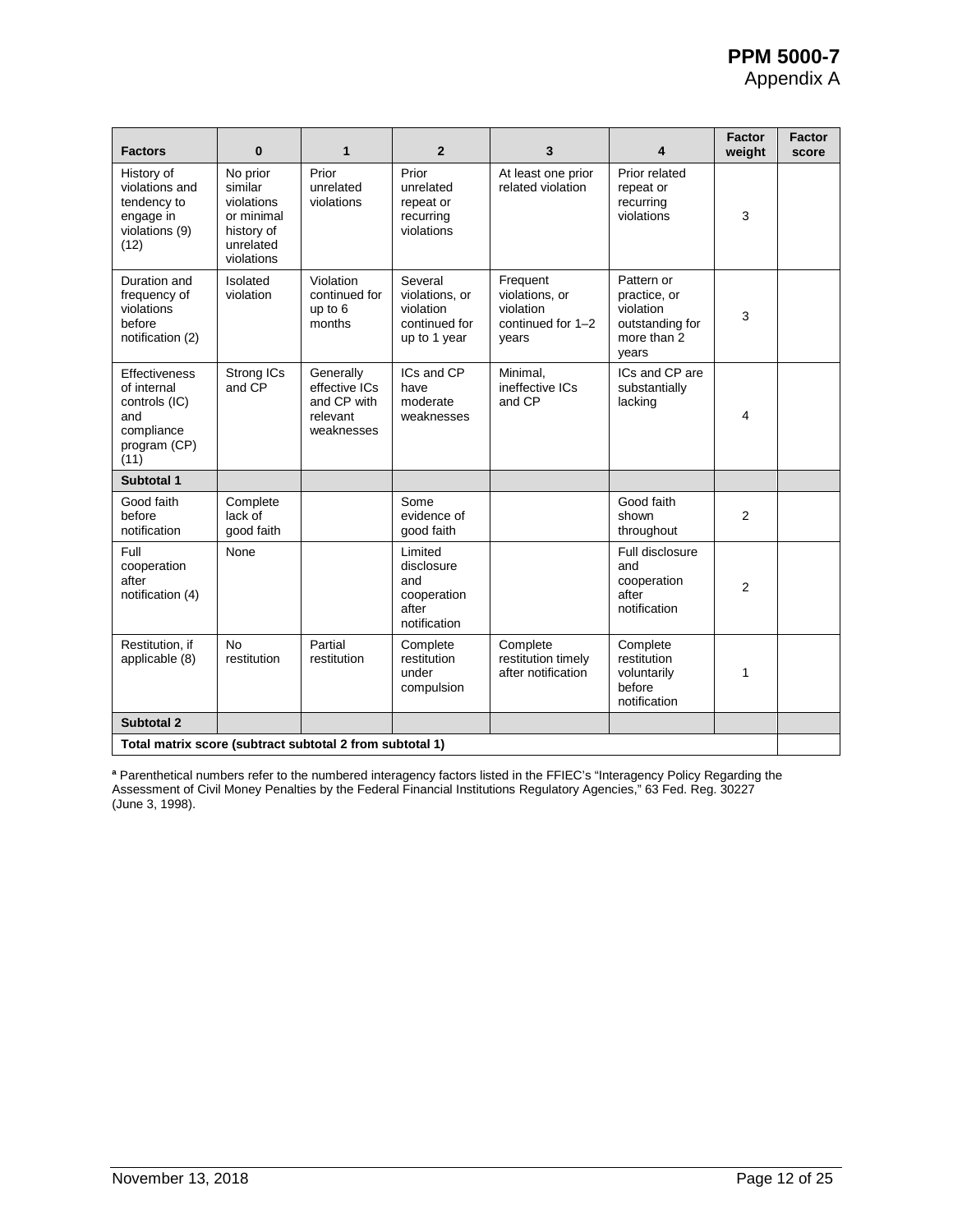| Total<br>matrix<br>score | Total<br>assets<br>up to<br>\$50 million                        | <b>Total assets</b><br>$$50$ million+<br>to \$250 million    | <b>Total assets</b><br>\$250<br>$m$ illion $+$ to<br>\$1 billion | <b>Total assets</b><br>\$1 billion+<br>to \$5 billion         | <b>Total assets</b><br>\$5 billion+ to<br>\$25 billion         | <b>Total assets</b><br>$$25$ billion+<br>to<br>\$100 billion   | <b>Total assets</b><br>over<br>\$100 billion                     |
|--------------------------|-----------------------------------------------------------------|--------------------------------------------------------------|------------------------------------------------------------------|---------------------------------------------------------------|----------------------------------------------------------------|----------------------------------------------------------------|------------------------------------------------------------------|
| $0 - 40$                 | No CMP                                                          | No CMP                                                       | No CMP                                                           | No CMP                                                        | No CMP                                                         | No CMP                                                         | No CMP                                                           |
| $41 - 70$                | Up to<br>\$10,000                                               | Up to \$20,000                                               | Up to<br>\$100,000                                               | Up to<br>\$300,000                                            | Up to<br>\$1.5 million                                         | Up to<br>\$5 million                                           | Up to<br>\$15 million                                            |
| $71 - 100$               | Up to<br>\$25,000                                               | Up to \$50,000                                               | Up to<br>\$250,000                                               | Up to<br>\$1 million                                          | Up to<br>\$5 million                                           | Up to<br>\$15 million                                          | Up to<br>\$30 million                                            |
| $101 - 130$              | Up to<br>\$50,000                                               | Up to \$100,000                                              | Up to<br>\$500,000                                               | Up to<br>\$2 million                                          | Up to<br>\$10 million                                          | Up to<br>\$30 million                                          | Up to<br>\$60 million                                            |
| $131 - 160$              | Up to<br>\$100,000                                              | Up to \$200,000                                              | Up to<br>\$1 million                                             | Up to<br>\$4 million                                          | Up to<br>\$20 million                                          | Up to<br>\$75 million                                          | Up to<br>\$150 million                                           |
| $161+$                   | $$100,000+$<br>but less<br>than<br>1 percent of<br>total assets | $$200,000+$ but<br>less than<br>1 percent of<br>total assets | $$1$ million +<br>but less than<br>1 percent of<br>total assets  | \$4 million+<br>but less than<br>1 percent of<br>total assets | \$20 million+<br>but less than<br>1 percent of<br>total assets | \$75 million+<br>but less than<br>1 percent of<br>total assets | $$150$ million+<br>but less than<br>1 percent<br>of total assets |

#### **Suggested Action Based on Total Matrix Score and Total Assets of Bank**

Note: This CMP matrix is to be used as guidance; it does not reduce the CMP process to a mathematical equation and should not be a substitute for sound supervisory judgment. In some cases, it may be appropriate to depart from the matrix to reach a fair and equitable result that achieves the agency's supervisory objectives.

Ability to pay: The bank's ability to pay the CMP amount suggested on this page should be considered after completion of the CMP matrix and before the recommendation to assess a CMP.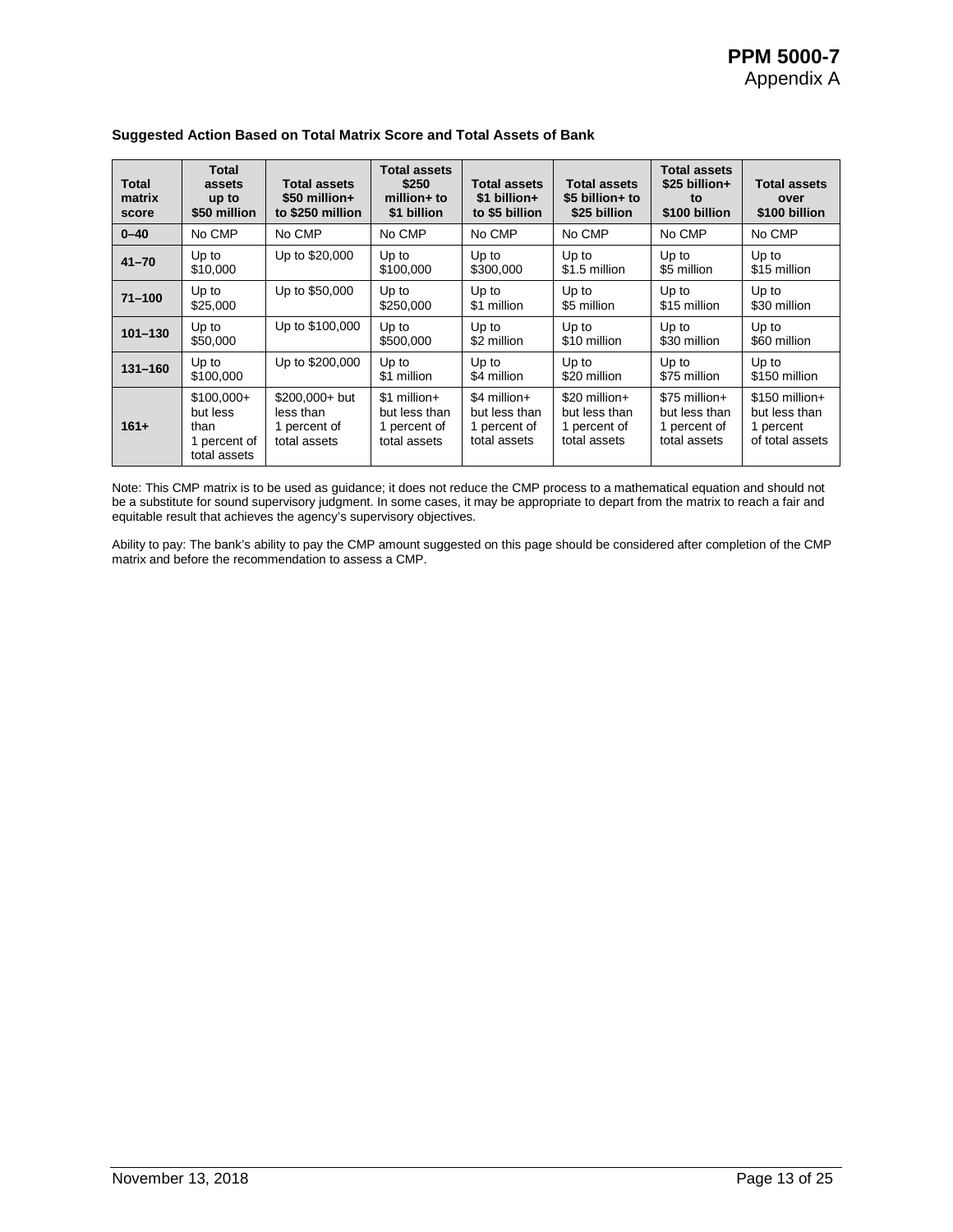#### **Guidance for Using the CMP Matrix for Institutions**

- **1. Number of matrices:** One matrix should be completed per bank for all violations or reckless unsafe or unsound practices addressed in a CMP recommendation. When there are several violations or practices included in one matrix, the highest severity level applicable for any of them should be recorded for each factor in the matrix. Thus, if a bank engaged in violations of law and also engaged in reckless unsafe or unsound practices that will be addressed in a single CMP recommendation, only one matrix should be completed, with the highest severity level applicable for the violations and practices recorded for each matrix factor.
- **2. Application to tier 1 and tier 2 CMPs:** If an examiner discovers serious violations or unsafe or unsound practices, he or she should apply the matrix to determine the recommended level of action. The examiner need not initially determine whether the violation or practice provides a basis for a tier 1 or tier 2 CMP. Adjustments have been built into the matrix that should automatically result in the assessment of higher CMPs for tier 2 cases. If the matrix recommendation is for a CMP in excess of \$7,500 per day, as adjusted for inflation, or is based on a reckless unsafe or unsound practice, then the recommended CMP is, by definition, a tier 2 CMP. An unsafe or unsound practice may be considered reckless if it evidences disregard of, or indifference to, the consequences of the practice, even though no harm may be intended. OCC legal staff should be consulted at this point to ensure that the applicable criteria are met for a tier 2 CMP.

#### **3. The following definitions apply when using the matrix:**

**Violations** include violations of laws, regulations, orders, conditions imposed in writing, and formal agreements. In the matrix, the term "violation" is used for brevity to refer to any violation of law, rule, regulation, condition imposed in writing, or written agreement, or any reckless unsafe or unsound practice.

An **enforceable condition imposed in writing** is a condition that is issued in connection with a decision on a corporate application. Such decisions typically state that the condition is "a condition imposed in writing within the meaning of 12 USC 1818(b)" or similar language.

An **unsafe or unsound practice** is any action, or lack of action, which is contrary to generally accepted standards of prudent operation, the possible consequences of which, if continued, would be abnormal risk or loss or damage to an institution, its shareholders, or the Deposit Insurance Fund.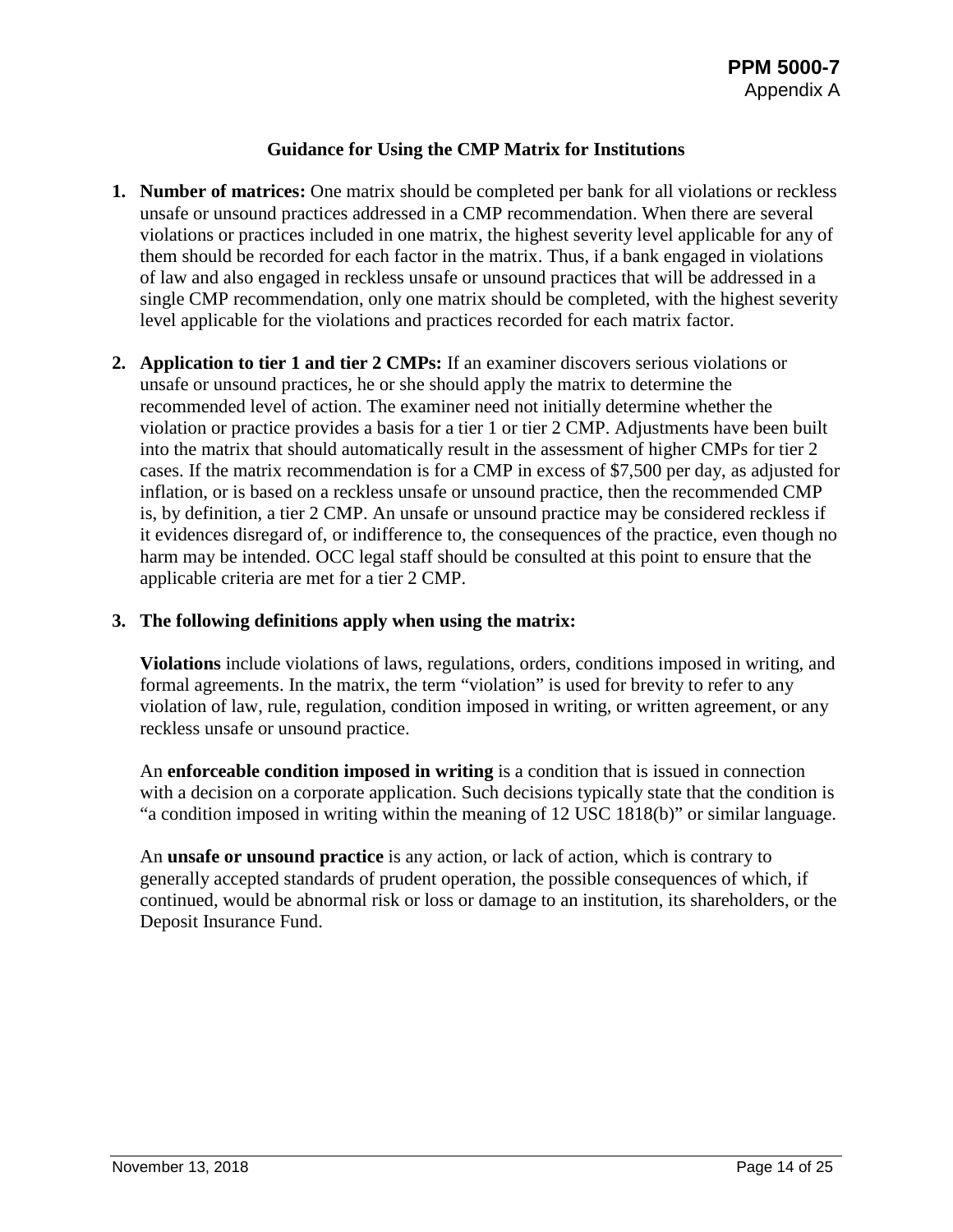#### **4. The following guidance applies when using the matrix:**

#### **Misconduct Factors**

**Intent (1):**<sup>[13](#page-14-0)</sup> Assess this factor based on whether it can be shown that the bank clearly intended to commit the misconduct. Clear intent is demonstrated if the bank deliberately engaged in conduct that supports the finding of a violation or unsafe or unsound practice. It is not necessary that the bank intended to violate a law or regulation or intended that the conduct be unsafe or unsound. Lesser intent (such as "should have known") can be demonstrated if, for example, the bank's policies and procedures explained the correct conduct but management could have learned with reasonable inquiry that employees were engaging in unauthorized misconduct, management created a condition in which employees might have been expected to engage in misconduct (perhaps by creating financial incentives to do so), or the bank itself might have acted properly had it acted on its own behalf, but it engaged a third party that the bank should have been aware was acting improperly.

**Continuation after notification (3):** The reference to "notification" in this factor includes notice of the violation or reckless unsafe or unsound practice by the OCC, other regulatory agencies, law enforcement, external auditors, internal auditors, or other external parties whose responsibilities include providing the bank or its subsidiaries with information about its operations. "Notification" may include receipt of information tending to show that a violation or unsafe or unsound practice is occurring, even if the information does not clearly establish the existence of a violation or unsafe or unsound practice.

**Concealment (5):** This factor pertains to the concealment of a violation or reckless unsafe or unsound practice from the OCC, the bank's board of directors, internal and external auditors, or other regulatory agencies.

**Financial gain or other benefit as a result of violation (7):** Consider any direct or indirect monetary gain or other benefit to the bank (for example, a bank charges fees to consumers without providing any services for the fee or underfunds its Bank Secrecy Act (BSA)/antimoney laundering compliance program). This factor should be assessed without regard to any restitution made by the bank. A practice may have not resulted in monetary gain but may have resulted in some other benefit to the bank (for example, the bank provided discounted rent payments to a mortgage broker in exchange for referring federally related mortgage loans to the bank or helped a customer structure deposits to avoid filing requirements for currency transaction reports in order to retain a deposit relationship).

Loss or risk of loss to the bank (6): "Risk of loss" refers to any time when the bank was in danger of sustaining a financial loss as a result of the misconduct. For purposes of the matrix, "loss" does not include the amount of any potential CMP. Accordingly, if the violation or unsafe or unsound practice caused a risk of loss in its first month but posed no risk of loss in

<span id="page-14-0"></span><sup>&</sup>lt;sup>13</sup> Parenthetical numbers refer to the numbered interagency factors listed in the FFIEC's "Interagency Policy Regarding the Assessment of Civil Money Penalties by the Federal Financial Institutions Regulatory Agencies," 63 Fed. Reg. 30227 (June 3, 1998).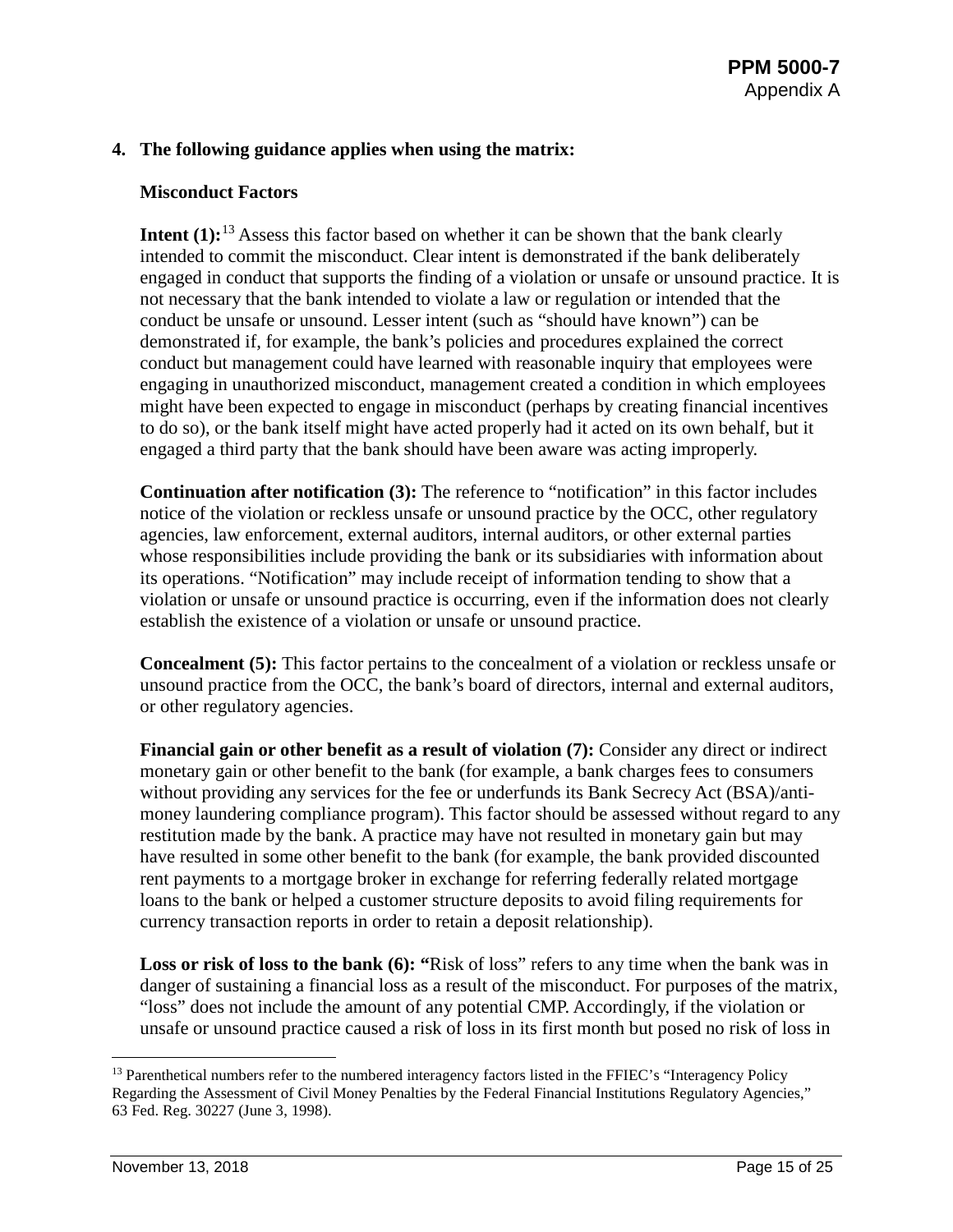the second month, the bank experienced a potential loss, which falls within this category. "Minimal," "moderate," and "substantial" refer to the magnitude of the loss or potential loss with respect to the size of the bank and the effect that such a loss may have on the bank's profitability or financial condition.

**Impact or harm other than financial loss to the bank (6):** It is appropriate to consider any possible negative impact or harm to the bank other than financial loss. Such harm may include, but is not limited to, increased reputation risk, litigation risk, operational risk, or compliance risk. Potential financial losses arising from these risks should be considered in this factor rather than in "Loss or risk of loss to the bank." For example, a violation of law involving insider abuse may result in adverse publicity for the bank, possibly causing a run on deposits and affecting the bank's liquidity.

**Loss or harm to consumers or the public (consumer law or BSA violations):** This factor applies in cases involving violations of consumer laws, rules, or regulations in which bank customers incur loss or are otherwise harmed and in cases involving harm to the public because of BSA violations. "Minimal," "moderate," and "substantial" refer to the magnitude of the loss or harm with respect to each individual consumer as well as to the number of consumers affected in relation to the bank's customer base.

**Previous concern or administrative action for similar violation (10) (13):** In this factor, "concern" is used consistently with other OCC guidance, including the matters requiring attention (MRA) guidance in PPM 5400-11, "Matters Requiring Attention," dated October 9, 2014, to refer to OCC criticism of deficient bank practices. In scoring this factor, "violation" refers to violations of law, rule, regulation, condition imposed in writing, or written agreement or any reckless unsafe or unsound practices; "similar violation" could refer to previous violations of the same statute or regulation, for example, a previous lending limit violation and a current lending limit violation. This phrase also could refer to violations or practices that are related in nature, for example, a previous violation of the aggregate lending limit under 12 CFR 215 and a current violation of the lending limit under 12 USC 84. Under severity levels 3 and 4, "enforcement action intended to prevent the violation" includes any enforcement action with provisions requiring bank policies, procedures, systems, or controls that should have prevented the violation or practice at issue, as well as enforcement actions more specifically addressing the violation or practice at issue. Evidence of related previous misconduct that would otherwise be excluded from consideration because of the expiration of the statute of limitations may be considered under this factor.

**History of violations and tendency to engage in violations (9) (12):** Under severity levels 0, 2, and 4, "similar violation" has the same meaning as "similar violation" used in the "previous concern or administrative action for similar violation" factor explained previously. Violations or deficiencies need not have been continuous, and violations or deficiencies that were identified in earlier examinations should be considered in applying this factor, even if they have been corrected or if there have been intervening examinations in which no similar violation or deficiency was reported. If a previously corrected violation or deficiency resurfaces later, this may indicate a weakness in the bank's compliance management system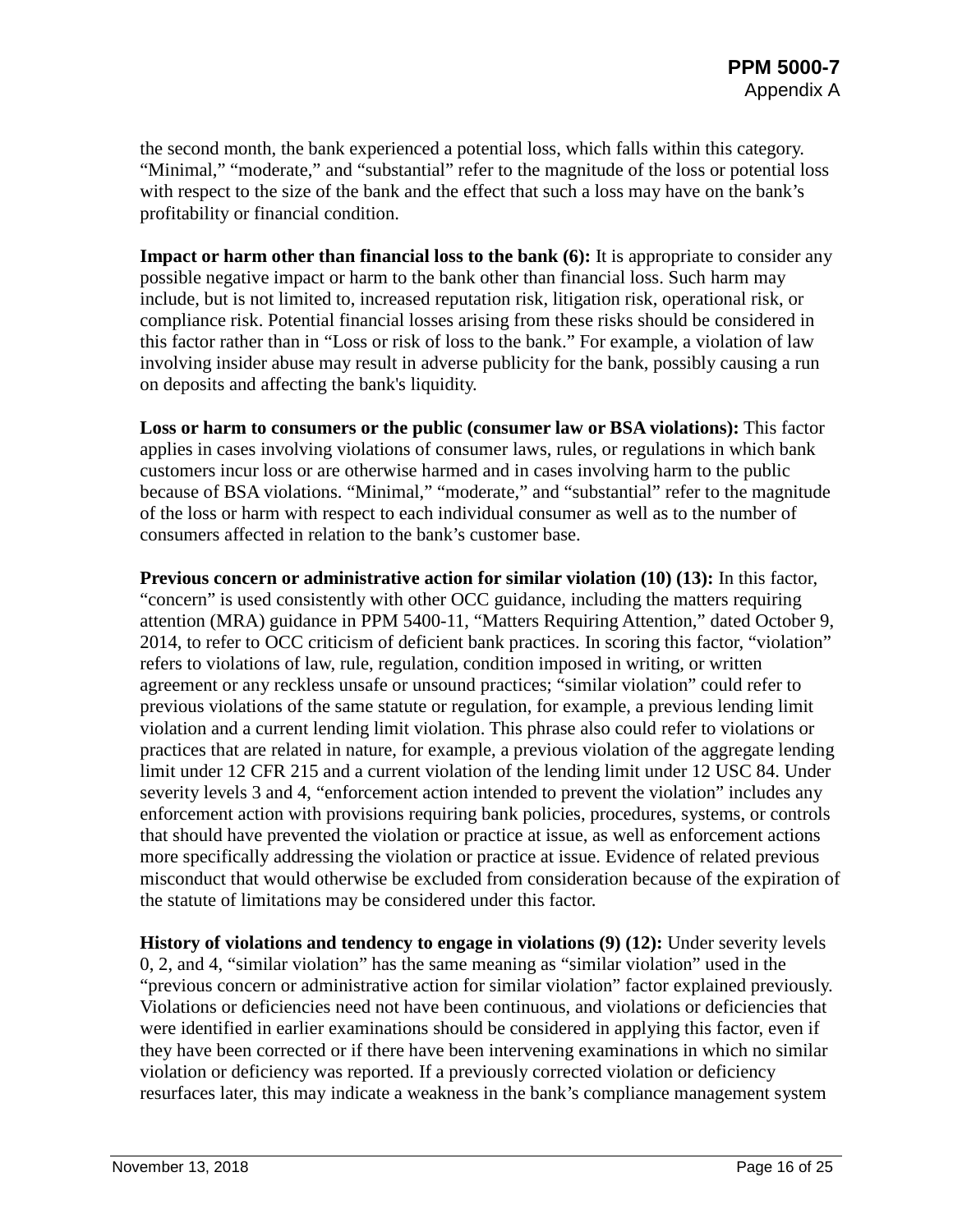or internal controls. Examiners should review all factors surrounding the issue to determine whether there is a persistent problem that warrants a higher matrix score. Evidence of related previous misconduct that would otherwise be excluded from consideration because of the expiration of the statute of limitations may be considered under this factor.

**Duration and frequency of violations before notification (2):** This factor refers to the time period during which the violation(s) at issue continued and the number of the violations at issue. "Notification" in this factor means the same as that under "Continuation after notification." Under severity level 4, "pattern or practice" considerations include, but are not limited to, whether the conduct appears to be grounded in a written or unwritten policy or established policy, whether the conduct has some common source or cause within the bank's control, and the relationship of the number of instances of conduct to the bank's total activity. For example, a pattern or practice may include a bank not filing timely suspicious activity reports on applicable transactions, failing to review or order appraisals as required by the regulation, or failing to disclose a prepaid finance charge on all consumer loans.

**Effectiveness of internal controls and compliance program (11):** Evaluate whether and how a bank's internal controls or compliance programs, or lack thereof, contributed to the violation or deficiency in question. Internal control systems or compliance programs that are so lacking as to permit the violation or deficiency to occur and remain undetected should be accorded the most severe score. Internal control systems or compliance programs that identified the violation or deficiency, which allowed the bank to initiate timely corrective measures, may receive a lower score.

#### **Mitigating Factors**

**Good faith before notification:** In assessing the bank's good faith, generally focus on facts and circumstances that occurred before notification (for example, a bank's self-identification and immediate cessation of the misconduct). "Notification" in this factor means the same as that under "Continuation after notification."

**Full cooperation after notification (4):** Focus on facts and circumstances that occurred after notification of the misconduct. "Notification" in this factor means the same as that under "Continuation after notification." Higher scores may be given in instances when the bank fully and completely discloses the misconduct and cooperates in rectifying the situation. Lower scores may be accorded in instances when responses are incomplete or limited to only questions asked, and the bank does little to help rectify the root causes of the misconduct.

**Restitution, if applicable (8):** A bank that provides full restitution and implements corrective action voluntarily before notification should receive the maximum points assigned. In assessing this factor, "notification" means the same as that under "Continuation after notification." Partial restitution or corrective action would include instances when the bank did not make full corrective action, did not properly identify all affected consumers, or did not provide full and appropriate restitution.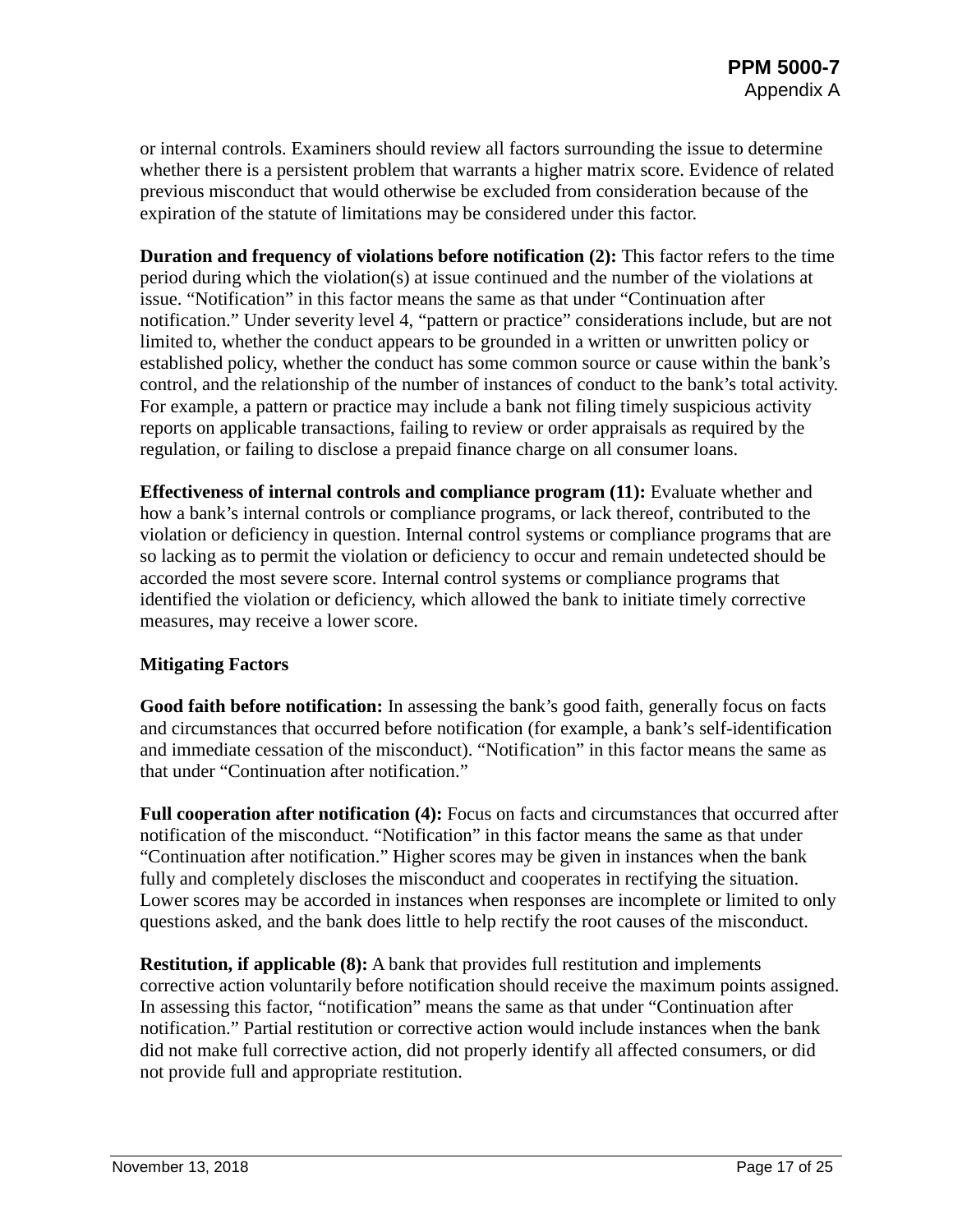| IAP Name(s)           | Date Matrix Completed |
|-----------------------|-----------------------|
| Bank Name & Charter # | Matrix User Initials  |

#### **CMP Matrix for Institution-Affiliated Parties**

**Note:** Boxes in the matrix should be used to reflect progressive levels of severity. For brevity, this matrix uses the term "violation" to refer to any violation of law, rule, regulation, order, condition imposed in writing, or written agreement, and any reckless unsafe or unsound practice or breach of fiduciary duty. Refer to PPM 5000-7, "Civil Money Penalties," for additional guidance before completing the matrix.

| <b>Factors</b>                                                                                                                | 0                                                      | $\mathbf{1}$                                                                                              | $\mathbf{2}$                                                                                                       | 3                                                                                                                 | 4                                                                                                        | <b>Factor</b><br>weight | <b>Factor</b><br>score |
|-------------------------------------------------------------------------------------------------------------------------------|--------------------------------------------------------|-----------------------------------------------------------------------------------------------------------|--------------------------------------------------------------------------------------------------------------------|-------------------------------------------------------------------------------------------------------------------|----------------------------------------------------------------------------------------------------------|-------------------------|------------------------|
| Intent $(1)^a$                                                                                                                | None                                                   |                                                                                                           | Should have<br>known                                                                                               | Disregarded red<br>flags or other<br>warnings                                                                     | Clear intent or<br>clearly<br>disregarded the<br>law or<br>consequences<br>to the bank                   | 6                       |                        |
| Continuation<br>after<br>notification (3)                                                                                     | Violation<br>ceased before<br>notification             | Violation<br>ceased<br>immediately<br>upon<br>notification                                                | <b>IAP</b> took<br>timely steps to<br>correct<br>violation, but<br>violation<br>continued<br>after<br>notification | IAP did not<br>timely correct<br>violation, and<br>violation<br>continued for<br>short time after<br>notification | <b>Violation still</b><br>continuing or<br>continued for<br>long period of<br>time after<br>notification | 4                       |                        |
| Concealment<br>(5)                                                                                                            | None, or self-<br>disclosure of<br>violation           | Disclosure of<br>relevant<br>facts upon<br>request                                                        | Incomplete or<br>involuntary<br>disclosure, or<br>failure to<br>escalate to<br>appropriate<br>authority            | Purposely<br>complicated<br>transaction to<br>make it difficult<br>to uncover                                     | Actively took<br>steps to<br>conceal<br>misconduct or<br>relevant facts                                  | 5                       |                        |
| Financial gain<br>or other<br>benefit as a<br>result of<br>violation (7)                                                      | None                                                   | Minimal<br>indirect gain<br>to IAP or<br>related<br>interest                                              | Indirect gain<br>or benefit to<br>IAP or related<br>interest                                                       | Direct gain or<br>benefit to IAP or<br>related interest                                                           | Substantial<br>direct benefit to<br>IAP or related<br>interest                                           | 6                       |                        |
| Loss or risk of<br>loss to the<br>bank $(6)$                                                                                  | No loss and<br>no risk of loss                         | Minimal<br>actual loss<br>or minimal<br>risk of loss                                                      | Moderate risk<br>of loss                                                                                           | Moderate actual<br>loss or<br>substantial risk<br>of loss                                                         | Substantial<br>actual loss                                                                               | 5                       |                        |
| Impact or<br>harm other<br>than financial<br>loss to the<br>bank,<br>including<br>harm to<br>consumers or<br>the public $(6)$ | No harm to<br>the bank,<br>consumers, or<br>the public | Minimal<br>impact or<br>minimal<br>harm to<br>bank; no<br>harm to<br>consumers<br>or the public           | Some harm to<br>bank or<br>minimal harm<br>to consumers<br>or the public                                           | Moderate harm<br>to bank.<br>consumers, or<br>the public                                                          | Substantial<br>harm to bank,<br>consumers, or<br>the public                                              | 5                       |                        |
| Previous<br>concern or<br>administrative<br>action for<br>similar<br>violation (10)<br>(13)                                   | None                                                   | Concern in<br>any matters<br>requiring<br>attention<br>(MRA) for<br>related<br>deficiency or<br>violation | Repeat or<br>past due<br>concern in an<br>MRA for<br>related<br>deficiency or<br>violation                         | Concern in an<br>informal<br>enforcement<br>action intended<br>to prevent the<br>violation                        | Concern in a<br>formal<br>enforcement<br>action intended<br>to prevent the<br>violation                  | 3                       |                        |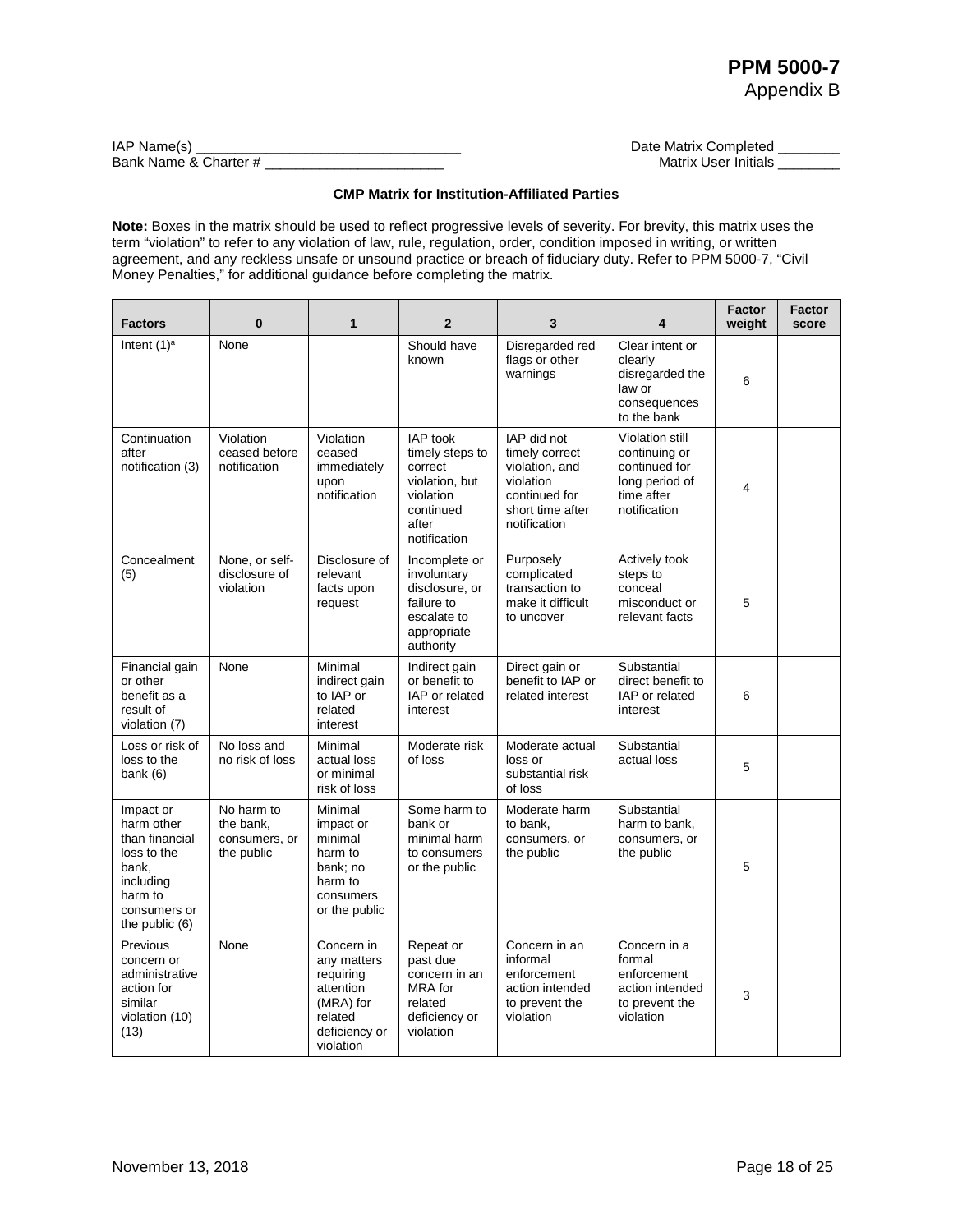| <b>Factors</b>                                                                                              | $\bf{0}$                                                                                                                     | 1                                                                                                 | $\overline{2}$                                                                                                                                                   | 3                                                                                                               | 4                                                                                                                                             | <b>Factor</b><br>weight | <b>Factor</b><br>score |
|-------------------------------------------------------------------------------------------------------------|------------------------------------------------------------------------------------------------------------------------------|---------------------------------------------------------------------------------------------------|------------------------------------------------------------------------------------------------------------------------------------------------------------------|-----------------------------------------------------------------------------------------------------------------|-----------------------------------------------------------------------------------------------------------------------------------------------|-------------------------|------------------------|
| History of<br>violations and<br>tendency to<br>engage in<br>violations (9)<br>(12)                          | No prior<br>similar<br>violations or<br>minimal<br>history of<br>unrelated<br>violations                                     | Prior<br>unrelated<br>violations                                                                  | At least one<br>prior similar<br>violation                                                                                                                       | Prior unrelated<br>repeat or<br>recurring<br>violations                                                         | Prior similar<br>repeat or<br>recurring<br>violations                                                                                         | 3                       |                        |
| Duration of<br>violation<br>before<br>notification (2)                                                      | Violation<br>continued less<br>than 1 month                                                                                  | Violation<br>continued for<br>up to 6<br>months                                                   | Violation<br>continued for<br>up to 1 year                                                                                                                       | Violation<br>continued for 1-2<br>years                                                                         | Violation<br>outstanding for<br>more than 2<br>years                                                                                          | $\overline{2}$          |                        |
| Number of<br>instances of<br>misconduct at<br>issue                                                         | None                                                                                                                         | $1 - 3$<br>instances                                                                              | $4 - 6$<br>instances                                                                                                                                             | 7-10 instances                                                                                                  | More than 10<br>instances                                                                                                                     | $\overline{2}$          |                        |
| <b>IAP</b><br>responsibility<br>for internal<br>controls<br>environment<br>and its<br>effectiveness<br>(11) | IAP has no<br>responsibility,<br>and/or<br>adequate<br>programs/<br>policies exist<br>in area where<br>violation<br>occurred | IAP has<br>responsibility<br>for<br>inadequate<br>monitoring<br>and<br>reporting of<br>exceptions | IAP has<br>responsibility<br>for<br>inadequate<br>programs/<br>policies but<br>has<br>cooperated<br>in bank's<br>response to<br>required<br>corrective<br>action | IAP has<br>responsibility for<br>absence of any<br>programs/<br>policies in area<br>where violation<br>occurred | IAP has<br>responsibility<br>for inadequate<br>programs/<br>policies and<br>has not been<br>responsive to<br>required<br>corrective<br>action | 4                       |                        |
| Subtotal 1                                                                                                  |                                                                                                                              |                                                                                                   |                                                                                                                                                                  |                                                                                                                 |                                                                                                                                               |                         |                        |
| Good faith<br>before<br>notification                                                                        | Complete lack<br>of good faith                                                                                               |                                                                                                   | Some<br>evidence of<br>good faith                                                                                                                                |                                                                                                                 | Good faith<br>shown<br>throughout                                                                                                             | 2                       |                        |
| Full<br>cooperation<br>after<br>notification (4)                                                            | None                                                                                                                         |                                                                                                   | Limited<br>disclosure<br>and<br>cooperation<br>after<br>notification                                                                                             |                                                                                                                 | Full disclosure<br>and<br>cooperation<br>after<br>notification                                                                                | $\overline{2}$          |                        |
| Restitution, if<br>applicable (8)                                                                           | No restitution                                                                                                               | Partial<br>restitution                                                                            | Complete<br>restitution<br>under<br>compulsion                                                                                                                   | Complete<br>restitution timely<br>after notification                                                            | Complete<br>restitution<br>before<br>notification                                                                                             | $\overline{2}$          |                        |
| <b>Subtotal 2</b>                                                                                           |                                                                                                                              |                                                                                                   |                                                                                                                                                                  |                                                                                                                 |                                                                                                                                               |                         |                        |
| <b>Total matrix score</b> (subtract subtotal 2 from subtotal 1)                                             |                                                                                                                              |                                                                                                   |                                                                                                                                                                  |                                                                                                                 |                                                                                                                                               |                         |                        |

**<sup>a</sup>** Parenthetical numbers refer to the numbered interagency factors listed in the FFIEC's "Interagency Policy Regarding the Assessment of Civil Money Penalties by the Federal Financial Institutions Regulatory Agencies," 63 Fed. Reg. 30227 (June 3, 1998).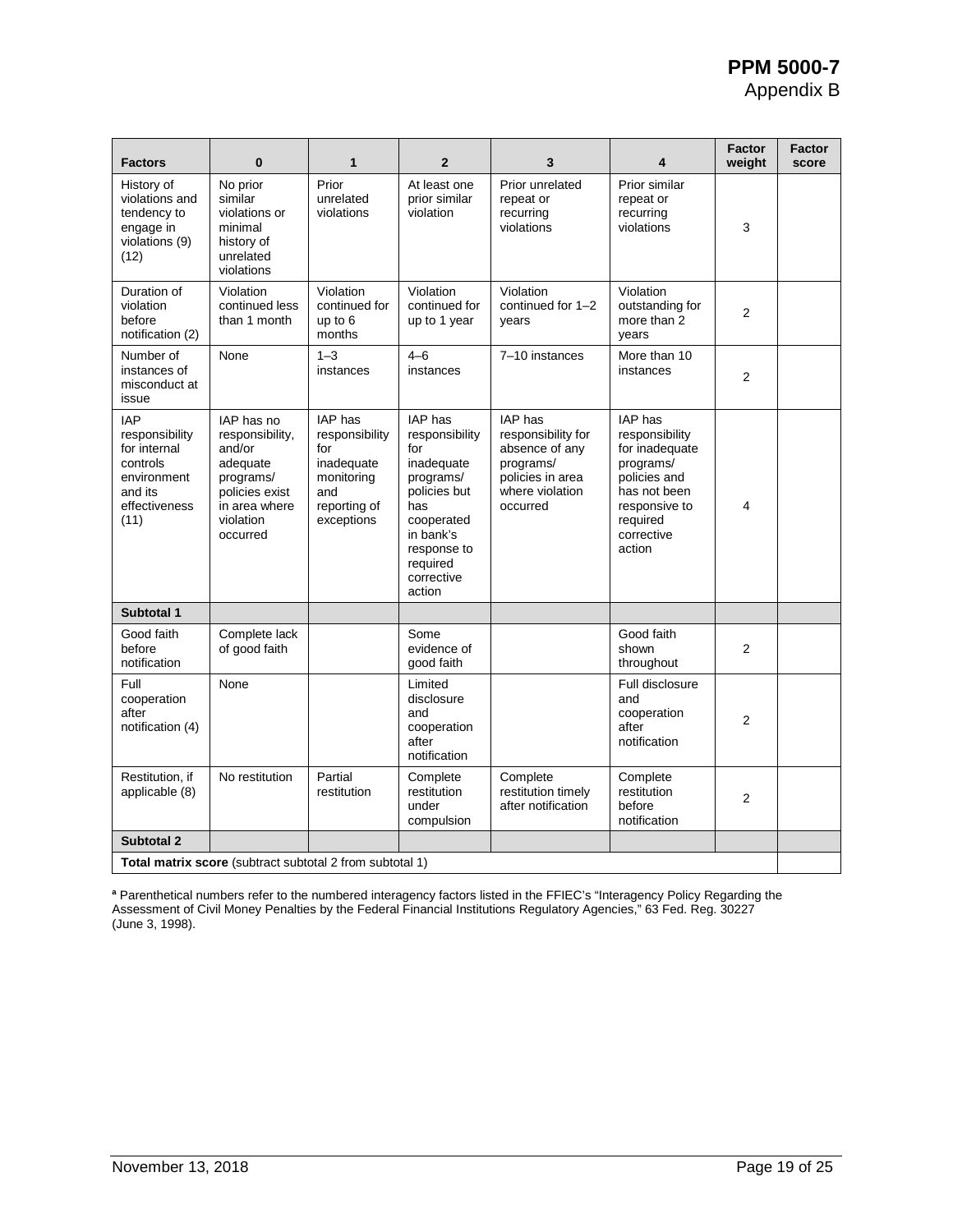| <b>Total matrix score</b> | <b>Suggested action</b>                             |  |  |
|---------------------------|-----------------------------------------------------|--|--|
| $0 - 40$                  | No CMP, but consider supervisory letter             |  |  |
| $41 - 50$                 | Consider reprimand or CMP up to \$5,000             |  |  |
| $51 - 60$                 | Consider CMP greater than \$5,000 up to \$15,000    |  |  |
| $61 - 80$                 | Consider CMP greater than \$15,000 up to \$35,000   |  |  |
| $81 - 100$                | Consider CMP greater than \$35,000 up to \$100,000  |  |  |
| $101 - 120$               | Consider CMP greater than \$100,000 up to \$175,000 |  |  |
| $121 +$                   | Consider CMP greater than \$175,000                 |  |  |

#### **Suggested Action Based on Total Matrix Score**

Note: This CMP matrix is to be used as guidance; it does not reduce the CMP process to a mathematical equation and should not be a substitute for sound supervisory judgment. In some cases, it may be appropriate to depart from the matrix to reach a fair and equitable result that achieves the agency's supervisory objectives.

Ability to pay: The IAP's ability to pay the CMP amount suggested on this page should be considered after completion of the CMP matrix and before the recommendation to assess a CMP.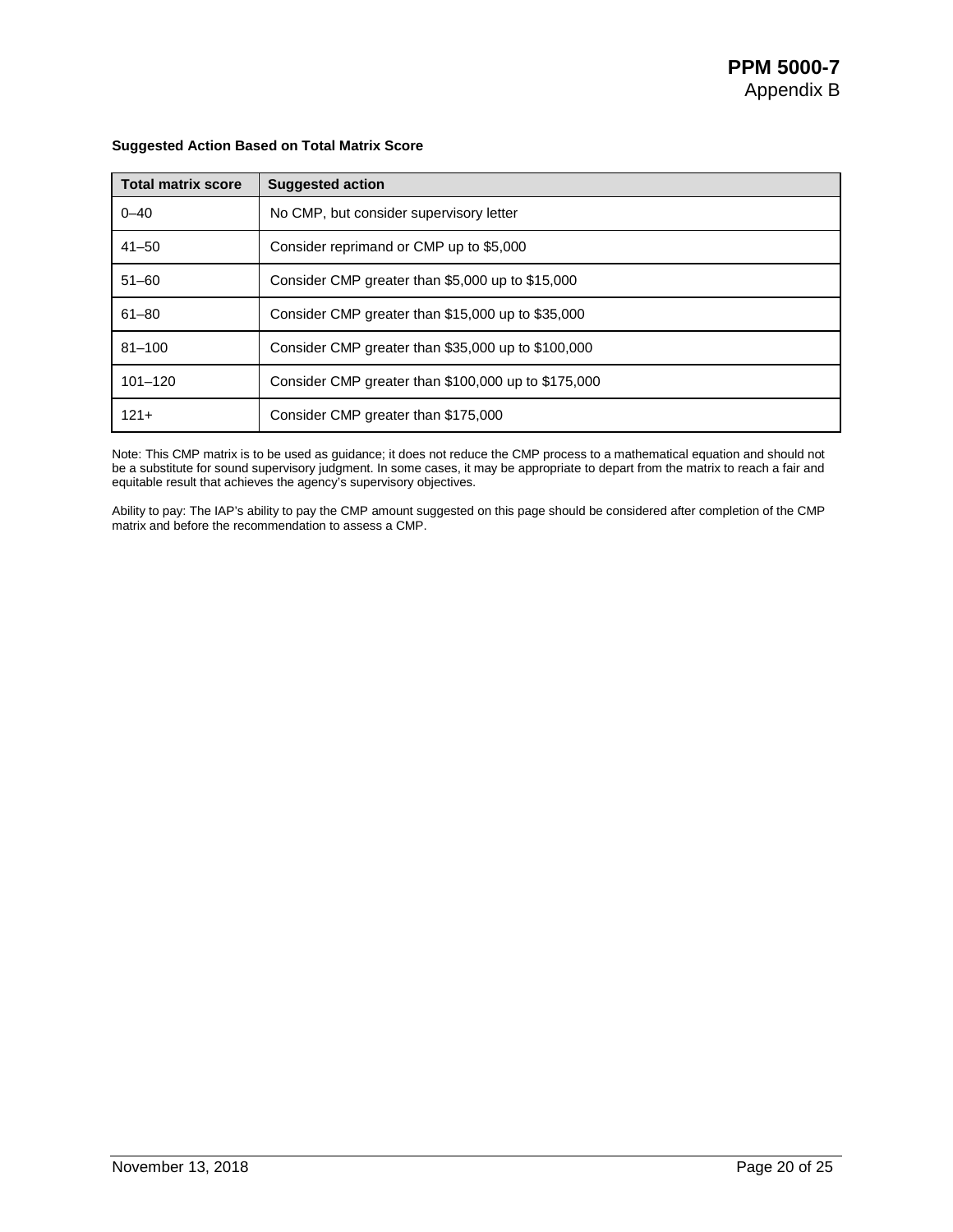#### **Guidance for Using the CMP Matrix for Institution-Affiliated Parties**

- **1. Number of matrices:** As a general rule, the following guidelines should be used in determining how many matrices should be completed:
	- One matrix should be completed per person for all violations, reckless unsafe or unsound practices, or breaches of fiduciary duty addressed in a CMP recommendation. When there are several violations, practices, or breaches included in one matrix, the highest severity level applicable for any of them should be recorded for each factor on the matrix. For example, if a director approved a loan in violation of 12 USC 84 and another loan in violation of 12 USC 371c and engaged in reckless unsafe or unsound practices, only one matrix should be completed for that director, with the highest severity level applicable for the violations and practices recorded for each matrix factor.
	- One matrix should be completed for each group of persons with similar culpability. For example, if six directors violated 12 USC 84 and 12 USC 371c and engaged in reckless unsafe or unsound practices, and all were similarly culpable, only one matrix should be completed. If two of the directors, however, were more culpable than the four other directors, two matrices should be completed—one for the two directors who were more culpable and one for the four other directors. Finally, if two of the directors engaged in the 12 USC 84 violation but not in the 12 USC 371c violation or the reckless unsafe or unsound practices, two matrices should be completed—one for the two directors who engaged in only the 12 USC 84 violation and one for the four other directors.
- **2. Application to tier 1 and tier 2 CMPs:** If an examiner discovers serious violations, unsafe or unsound practices, or breaches of fiduciary duty, he or she should apply the matrix to determine the recommended level of action. The examiner need not initially determine whether the violation, practice, or breach provides a basis for a tier 1 or tier 2 CMP. Adjustments have been built into the matrix that should automatically result in the assessment of higher CMPs for tier 2 cases. If the matrix recommendation is for a CMP in excess of \$7,500 per day, as adjusted for inflation, or is based on a reckless unsafe or unsound practice, then the recommended CMP is, by definition, a tier 2 CMP. An unsafe or unsound practice may be considered reckless if it evidences disregard of, or indifference to, the consequences of the practice, even though no harm may be intended. OCC legal staff should be consulted at this point to ensure that the applicable criteria are met for a tier 2 CMP.

#### **3. The following definitions apply when using the matrix:**

The term "**IAP,**" as defined in 12 USC 1813(u), includes

- any director, officer, employee, or controlling stockholder (other than a bank holding company or savings and loan holding company) of, or agent for, an insured depository institution;
- any other person who has filed or is required to file a change-in-control notice (refer to 12 USC 1817(j) and 12 CFR 5.50);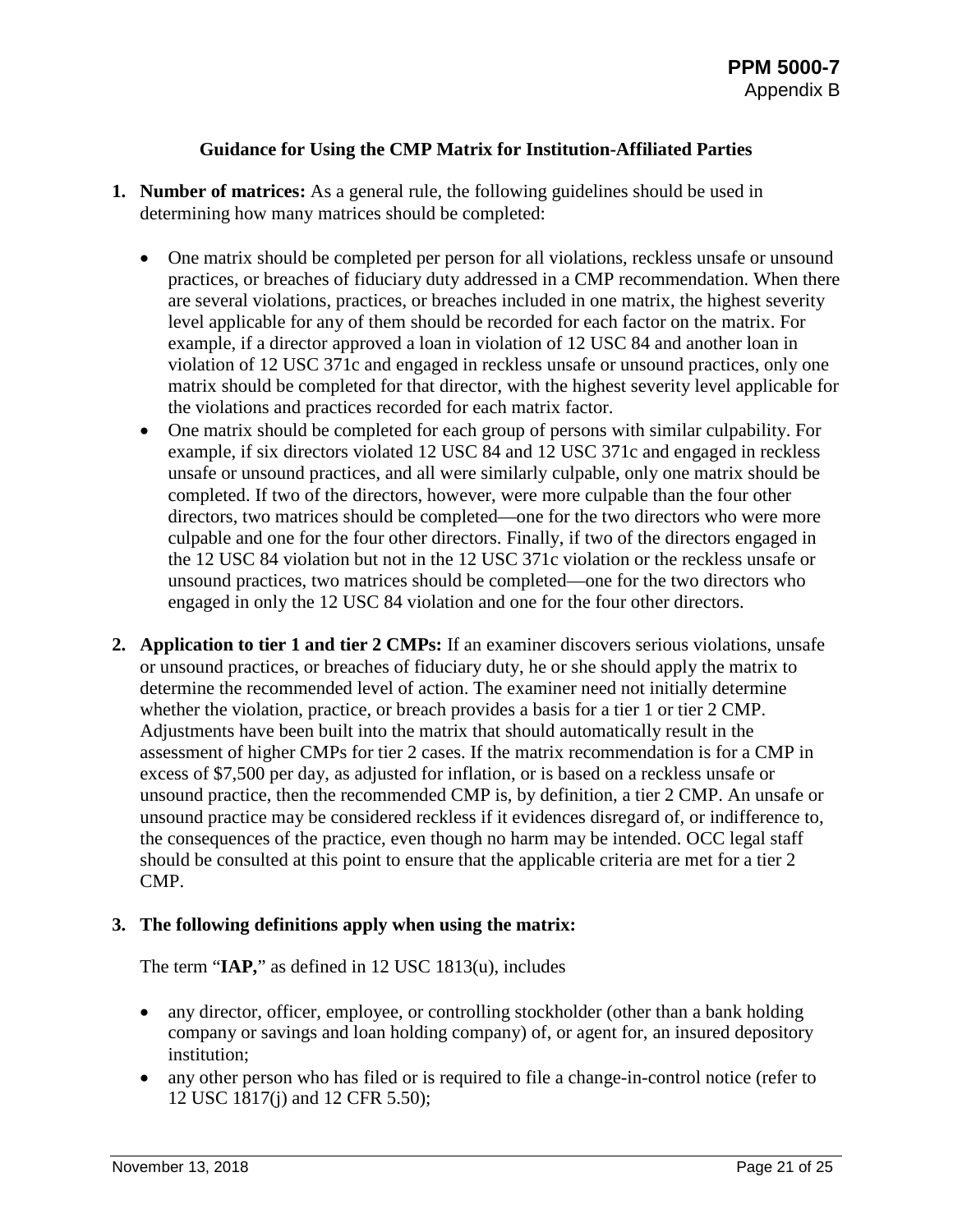- any shareholder (other than a bank holding company or savings and loan holding company), consultant, joint venture partner, and any other person as determined by the OCC (by regulation or case-by-case) who participates in the conduct of the affairs of an insured depository institution; and
- any independent contractor (including any attorney, appraiser, or accountant) who knowingly or recklessly participates in any violation of law or regulation, breach of fiduciary duty, or unsafe or unsound practice, which caused or is likely to cause more than a minimal financial loss to, or a significant adverse effect on, the insured depository institution.<sup>[14](#page-21-0)</sup>

**Violations** include violations of laws, regulations, orders, conditions imposed in writing, and formal agreements. In the matrix, the term "violation" is used for brevity to refer to any violation of law, rule, regulation, condition imposed in writing, or written agreement, and any reckless unsafe or unsound practice or breach of fiduciary duty.

An **enforceable condition imposed in writing** is a condition that is issued in connection with a decision on a corporate application. Such decisions typically state that the condition is "a condition imposed in writing within the meaning of 12 USC 1818(b)" or similar language.

An **unsafe or unsound practice** is any action, or lack of action, which is contrary to generally accepted standards of prudent operation, the possible consequences of which, if continued, would be abnormal risk or loss or damage to an institution, its shareholders, or the Deposit Insurance Fund.

A **fiduciary duty** is a duty of great confidence and trust, which includes a high degree of good faith. Fiduciary duties owed by directors and officers of an institution include the duty of care and the duty of loyalty. The duty of care requires that directors and officers, in the performance of their official duties, exercise the care that an ordinarily prudent person would exercise under similar circumstances. The duty of loyalty requires that directors and officers place the bank's interests above their own or the interests of any third party. For example, the duty of care would be breached if a director failed to take action to prevent or correct a violation of 12 USC 84 after it had been brought to his or her attention. The duty of loyalty would be breached if a director conspired with a borrower to receive the proceeds of a nominee loan.

<span id="page-21-0"></span><sup>&</sup>lt;sup>14</sup> Examiners considering an action against an individual affiliated with an uninsured national banking association, an uninsured federal branch or agency, or a third-party service provider (including an independent contractor) should consult with OCC legal staff in the appropriate District Counsel's office or the Enforcement and Compliance Division.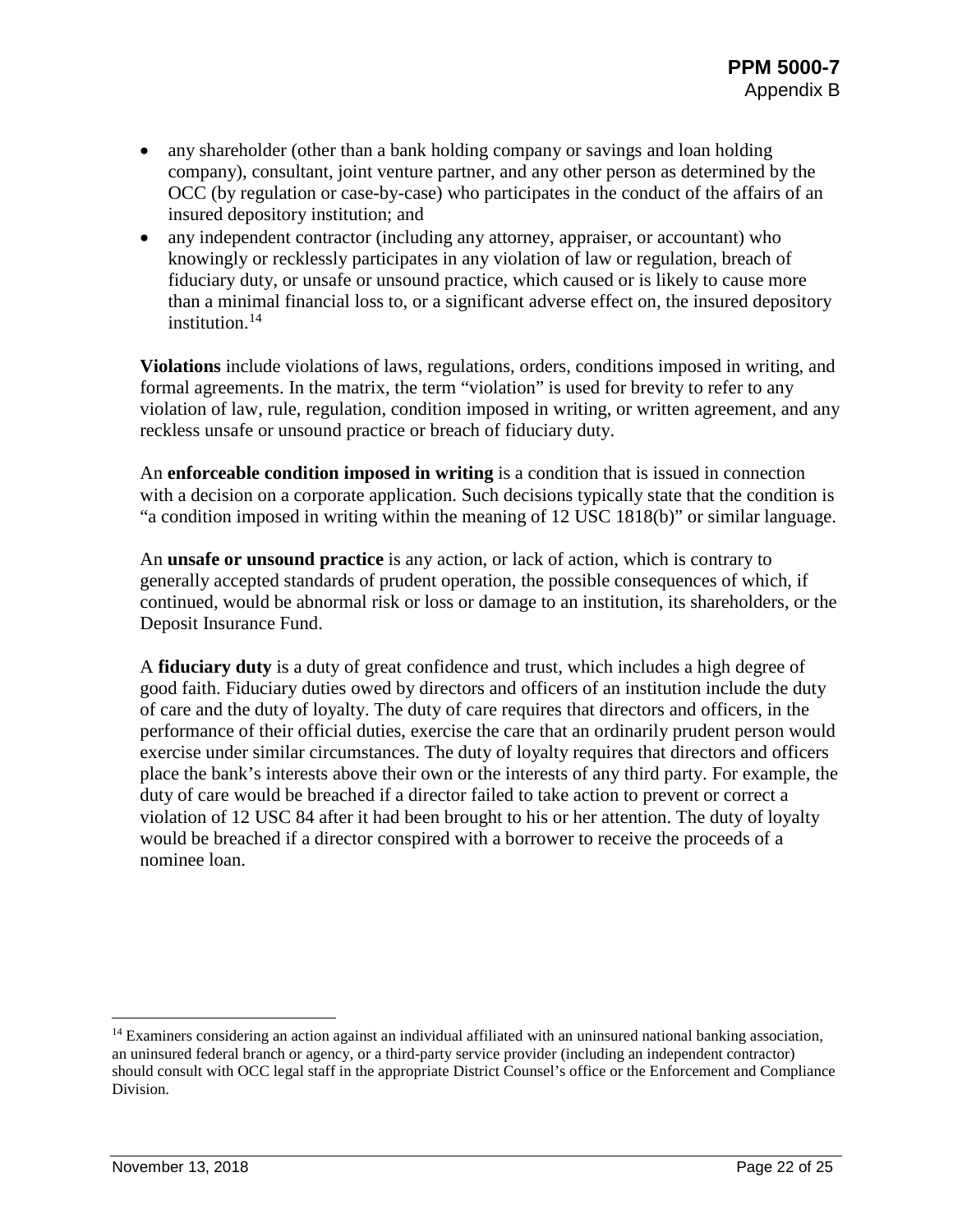#### **4. The following guidance applies when using the matrix:**

#### **Misconduct Factors**

**Intent (1):**<sup>[15](#page-22-0)</sup> Assess this factor based on whether it can be shown that the IAP clearly intended to commit the misconduct. Clear intent or disregard for law is demonstrated if the IAP deliberately engaged in the conduct that supports the finding of a violation, unsafe or unsound practice, or breach of fiduciary duty. It is not necessary that the IAP intended to violate a law or regulation or intended that the conduct be unsafe or unsound or in breach of his or her fiduciary duty. Lesser intent (such as "should have known") can be demonstrated if, for example, the bank's policies and procedures explained the correct conduct but the IAP disregarded policies or procedures or otherwise failed to ensure that the policies were followed.

**Continuation after notification (3):** The reference to "notification" in this factor includes notice to the IAP of the violation, reckless unsafe or unsound practice, or breach of fiduciary duty by the OCC, other regulatory agencies, law enforcement, external auditors, internal auditors, or other parties whose responsibilities include providing the bank or its subsidiaries with information about its operations. "Notification" may include receipt of information tending to show that a violation or unsafe or unsound practice is occurring, even if the information does not clearly establish the existence of a violation or unsafe or unsound practice.

**Concealment (5):** This factor pertains to the concealment of a violation, reckless unsafe or unsound practice, or breach of fiduciary duty from the OCC, the bank's board of directors, internal and external auditors, or other regulatory agencies. A score of "3" is appropriate when an IAP actively obscures the nature of the facts or misconduct but does not affirmatively falsify records or misstate or refuse to disclose material facts. A score of "4" should be imposed when an IAP deliberately falsifies records, misstates facts, or refuses to disclose material facts.

**Financial gain or other benefit as a result of violation (7):** Consider any direct or indirect monetary gain or other benefit to the IAP or related interests. This factor should be assessed without regard to any restitution made by the IAP. A practice may not have resulted in monetary gain but may have resulted in some other benefit to the IAP (for example, the IAP was able to keep his or her position or earn a promotion because of the misconduct).

**Loss or risk of loss to the bank (6):** "Risk of loss" refers to any time when the bank was in danger of sustaining a financial loss as a result of the IAP's misconduct. Accordingly, if the violation, practice, or breach caused a risk of loss in its first month but posed no risk of loss in the second month, the bank experienced a potential loss, which falls within this category. While "minimal," "moderate," and "substantial" are not defined, it has been suggested that

<span id="page-22-0"></span><sup>&</sup>lt;sup>15</sup> Parenthetical numbers refer to the numbered interagency factors listed in the FFIEC's "Interagency Policy Regarding the Assessment of Civil Money Penalties by the Federal Financial Institutions Regulatory Agencies," 63 Fed. Reg. 30227 (June 3, 1998).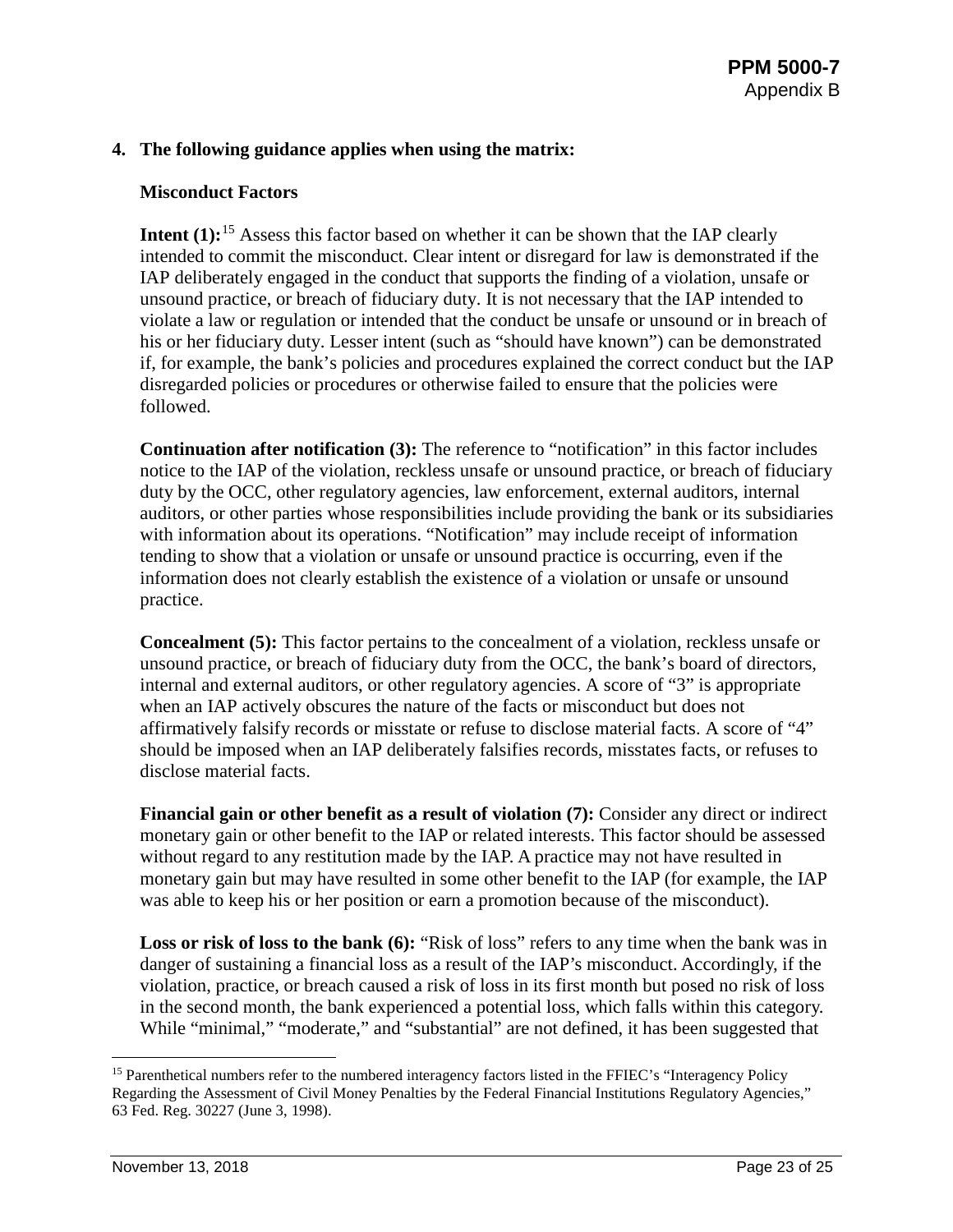amounts of \$50,000 or less can be considered minimal, while amounts exceeding \$100,000 can be considered substantial.

**Impact or harm other than financial loss to the bank (6):** It is appropriate to consider any possible negative impact or harm other than financial loss to the bank. Such harm may include, but is not limited to, increased reputation risk, litigation risk, operational risk, or compliance risk to the bank. Potential financial losses arising from these risks should be considered in this factor rather than in "Loss or risk of loss to the bank." This factor may also include harm to consumers or to the public resulting from violations of consumer law or the BSA.

**Previous concern or administrative action for similar violation (10) (13):** In this factor, "concern" is used consistently with other OCC guidance, including the matters requiring attention (MRA) guidance in PPM 5400-11, to refer to OCC criticism of deficient bank practices. This factor considers previous OCC concerns with an IAP that were communicated to the IAP and documented in the supervisory record or were communicated to the bank in an MRA if the IAP was or should have been aware of the communication. In scoring this factor, "violation" refers to violations of law, rule, regulation, condition imposed in writing, or written agreement, any reckless unsafe or unsound practices, or breaches of fiduciary duty; "similar violation" could refer to previous violations of the same statute or regulation, for example, a previous lending limit violation and a current lending limit violation. This phrase also could refer to violations, practices, or breaches that are related in nature, for example, a previous violation of the aggregate lending limit under 12 CFR 215 and a current violation of the lending limit under 12 USC 84. Under severity levels 3 and 4, "enforcement action intended to prevent the violation" includes any enforcement action with provisions requiring policies, procedures, systems, or controls that should have prevented the misconduct at issue, as well as enforcement actions more specifically addressing the misconduct at issue. Evidence of related previous misconduct that would otherwise be excluded from consideration because of the expiration of the statute of limitations may be considered under this factor.

**History of violations and tendency to engage in violations (9) (12):** Under severity levels 0, 2, and 4, "similar violation" has the same meaning as "similar violation" used in the "previous concern or administrative action for similar violation" factor explained previously. Violations or deficiencies need not have been continuous, and violations or deficiencies that were identified in earlier examinations should be considered in applying this factor if the IAP had some responsibility for them, even if they have been corrected or if there have been intervening examinations in which no similar violation or deficiency was reported. Evidence of related previous misconduct that would otherwise be excluded from consideration because of the expiration of the statute of limitations may be considered under this factor.

**Duration of violation before notification (2):** This factor refers to the time period during which the violation(s) at issue continued. "Notification" in this factor means the same as that under "Continuation after notification."